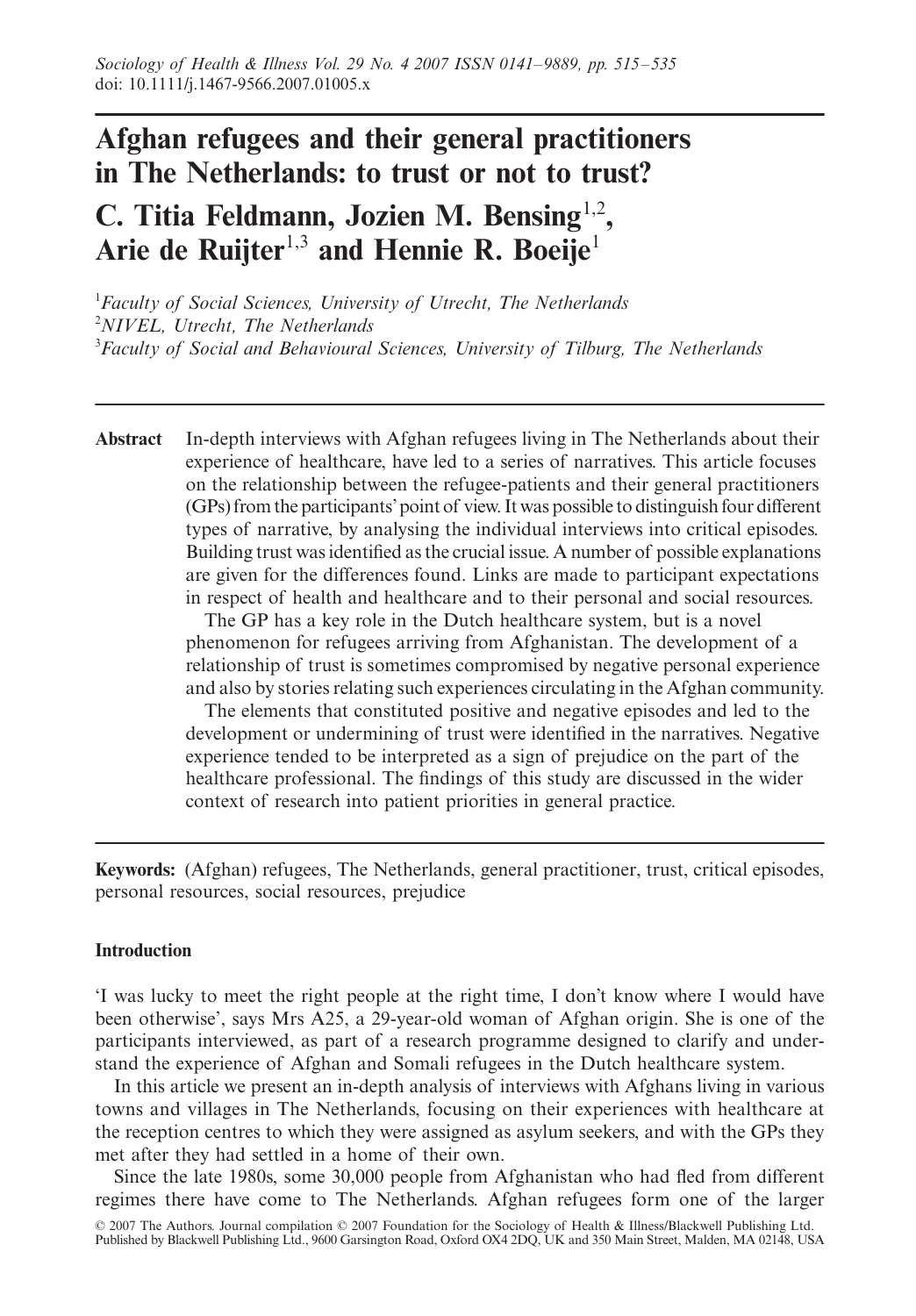groups among the more than 200,000 who have found refuge in the Netherlands since the 1970s. They have settled in towns and villages spread throughout the country. This is pursuant to Dutch government policy designed to prevent large concentrations of new immigrants in major cities.

The prospects for refugees in respect of health and livelihood when resettled far away from their homes have been the subject of a growing body of research and publications. Paradigms have been shifting (Watters 2001, Muecke 1992) from a strong emphasis on traumatic experience in the country of origin, and possible consequent psychiatric symptomatology in the 1970s and 1980s, to a more holistic approach that includes cultural bereavement (Eisenbruch 1991) and the resilience of people, using their personal and social resources (Beiser 1991, Beiser and Hyman 1997). This has meant a shift in focus from refugee pathology to refugee health (Muecke 1992) and from looking at refugees as victims to acknowledging their strength, resilience and capacity to change.

Beiser (1991) presented a model, based on Pearlin's (Pearlin *et al.* 1981) stress process theory, in which he saw the mental health of refugees in their new country, at a certain point in time, as an outcome of pre-migration stress, post-migration stress, personal resources, social resources and socio-demographic characteristics. Beiser took the position that what happens to people after they enter a country of permanent asylum probably has a greater effect on their mental health during the first two to three years of resettlement than everything that happened to them before. Bracken *et al.* (1995) came to the same conclusion. Separation from the family and unemployment came out as strong post-migration stressors (Beiser 1991, Beiser and Hyman 1997).

Beiser referred to several factors as personal resources and assets in the resettling process. These were hardiness, sense of control, ethnic pride, time perspective, and level of acculturation. These factors may be assumed to coincide partially, in conceptual terms, with what others (Jerusalem and Mittag 1995) have called 'a sense of personal efficacy', which 'seems to reduce the likelihood of negative appraisals of stressful life demands, and as a consequence, [ . . . ] provide protection against emotional distress and health impairments'. Age, sex, education and ethnicity were grouped as socio-demographic characteristics that could influence the health of resettling refugees in the model Beiser presented.

Social resources can be subdivided as close confiding relationships (like that between man and wife) on the one hand, and social support from the ethnic community or society at large on the other (Beiser and Hyman 1997). Refugees, who settle in a country without the support of a partner and/or an ethnic community, seem to be more at risk.

Successful and reliable contacts with healthcare can be seen as an important part of the new social resources to be acquired by refugees. In case of emergency, adequate action by a healthcare professional can mean the difference between life and death. Adequate access to appropriate healthcare has been positioned as one of the factors determining the incidence and prognosis of disease among migrant groups (Uniken Venema *et al.* 1995).

Various – international and Dutch – sources indicate that refugees resettling in the West do not always get the help they think they need from healthcare professionals. Bosnian refugees in the US mentioned difficulties in getting access to healthcare, because of bureaucratic procedures and attitudes (Searight 2003). Interviews with Hmong refugees in the United States about their interactions with care providers (Barrett *et al.* 1998) pointed to shortcomings such as lack of time, stereotyping, and insufficient information about cultural backgrounds. Refugees in London complained about GPs dismissing difficult minor problems like stomachache and headache, by saying 'This is just in your mind' (Harris and Maxwell 2000). A quantitative study among resettled refugees from different backgrounds in The Netherlands showed that 50 per cent of these refugees were not satisfied with their treatment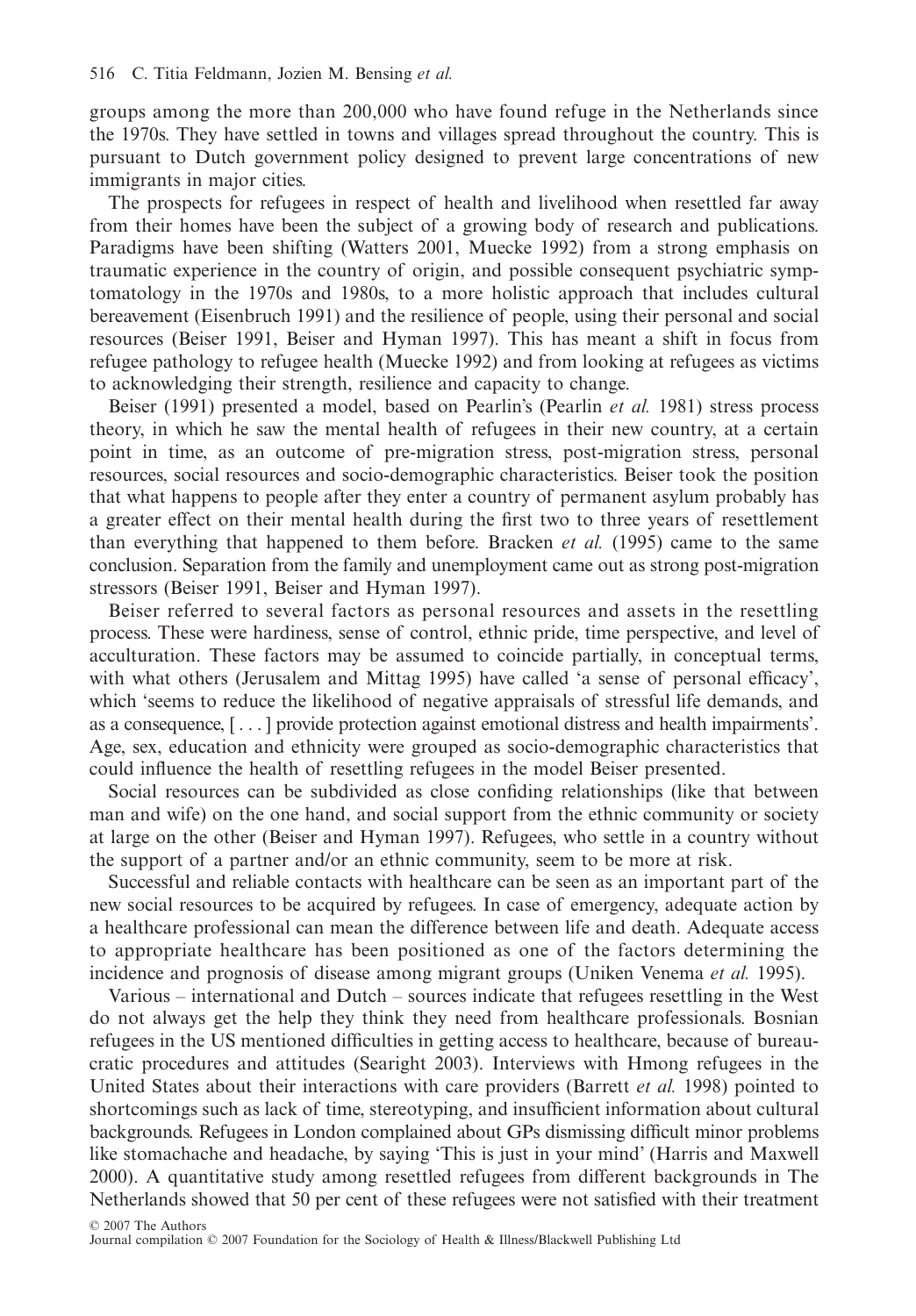by the GP (Bartels 2003). Afghan refugees in a study carried out by Gernaat *et al.* (2002) expressed little confidence in Dutch healthcare.

In our study, we are not focusing on the health of refugees as assessed by others, but we are looking at how participants view their own treatment by healthcare institutions. We believe our method of reflective interviews with individuals or families can shed some light on differences and dynamics that tend to disappear in focus group interviews.

In this article we shall focus on four questions:

- 1. What are participants' frames of reference, in respect of healthcare, and what is their definition of health?
- 2. How did participants try to solve their health-related problems and what was their experience of the process?
- 3. What personal and social resources were useful to them?
- 4. How can we explain differences between participants' experiences of healthcare and their interpretations of their experiences?

# **Research methods**

# *Procedure*

Co-operation was provided by Afghan organisations via the VON (Refugee Organisations in The Netherlands). An introduction was written, to be used as a handout for potential participants and translated into the two languages used in Afghanistan, Dari (a form of Farsi) and Pashto. A list of topics was compiled with advice from different experts, some with academic expertise and some with inside knowledge of the Afghan community.

Two Afghan women were selected through personal contacts as assistant researchers. These assistant researchers were selected on the basis of their special skills, *i.e.* fluency in Dutch and their own language, knowledge of the specific terminology, good communication skills and insight into and understanding of the aim and the methodology of the research. The assistant researchers were also important as 'cultural intermediaries' and assisted in developing a trust-based relationship with the participants.

Potential participants were approached via several agencies, including the refugeeorganisations, a local division of the Dutch Refugee Council and some personal contacts. At a later stage, snowball sampling was used. In order to avoid selection bias as much as possible, it was made clear to all intermediaries that we were interested in both positive and negative experience of the healthcare system. The criteria for inclusion as participants were that those selected had lived in the Netherlands for three years or more and in their own homes for at least a year. Care was taken to include participants living in different parts of the country, in larger and smaller municipalities, with different levels of education, different ages and varied family-structures.

The 24 Afghan interviews were carried out by the first author  $-$  a middle-aged, female medical doctor – with or without one of the assistant researchers during two periods: between September 2000 to July 2001 and between June 2002 to May 2003. The break was the result of the departure of one of the assistant researchers and later extended because of the impact of the terrorist attacks in the United States and the bombing of Afghanistan on the Afghan community in the Netherlands.

# *Group of participants*

Table 1 gives an overview of characteristics of the 36 participants in 24 interviews. A husband and a wife giving an interview together are counted as two participants. Twelve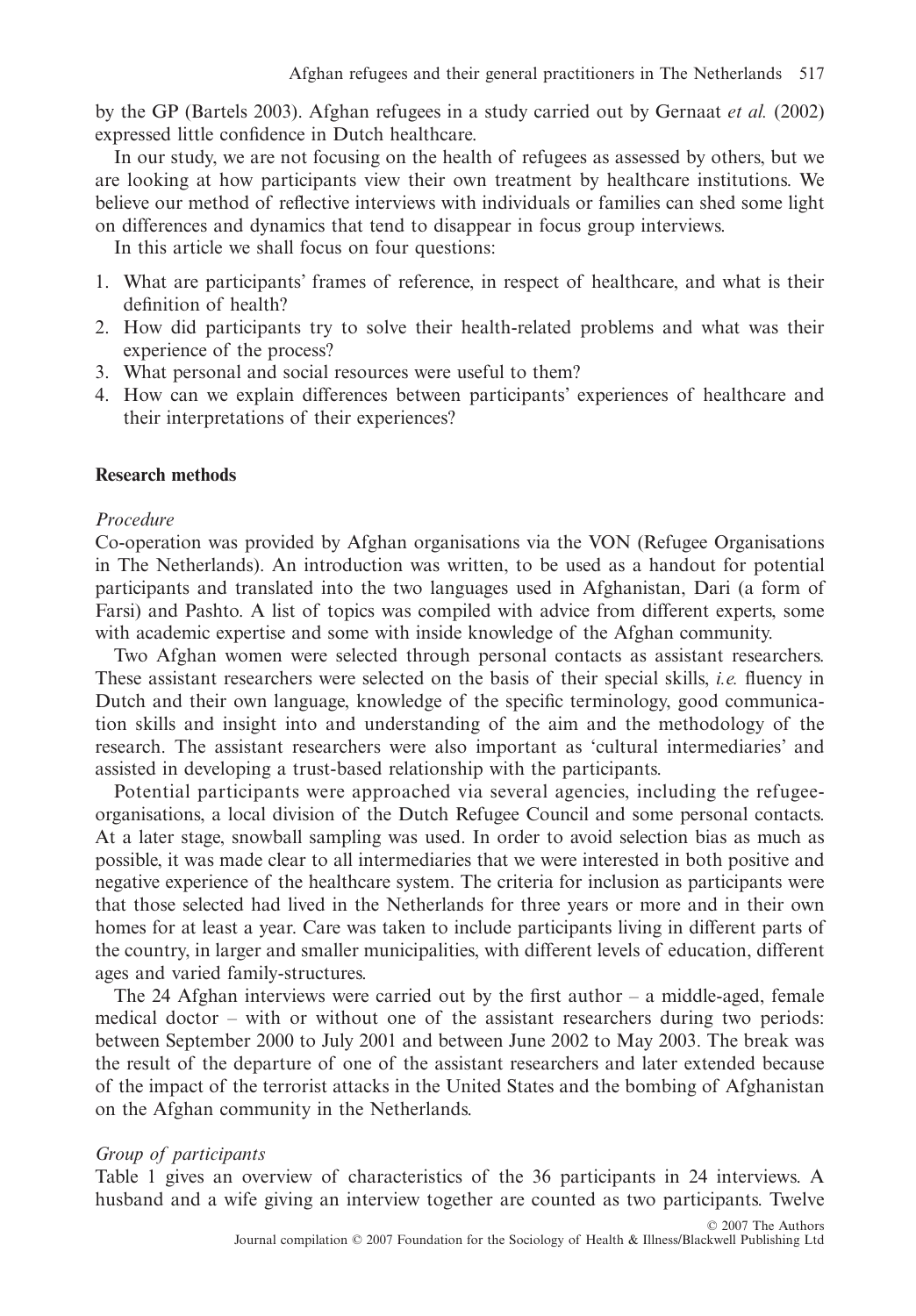# 518 C. Titia Feldmann, Jozien M. Bensing *et al.*

| <b>Afghan</b><br>Participants | Legal<br>position | Man<br>(M)<br>Woman<br>(W) | Age    | Years<br>in NL   | Employment<br>$M \equiv man$<br>$W = woman$ | Education<br>upon arrival<br>$(M)$ anl<br>$(W)$ oman | Type of<br>community |
|-------------------------------|-------------------|----------------------------|--------|------------------|---------------------------------------------|------------------------------------------------------|----------------------|
| A 01                          | permit            | W                          | 69     | $\overline{2}$   | None                                        | None                                                 | Large city           |
| pilot interview<br>A 02       | permit            | $M + W$                    | 45, 41 | 4                | None                                        | M higher,<br>W secondary                             | Village              |
| A 03                          | permit            | $M + W$                    | 59, 56 | $\overline{4}$   | None                                        | M none, W<br>primary                                 | Village              |
| A 04                          | permit            | W                          | 39     | $\overline{4}$   | None                                        | Secondary                                            | Village              |
| A 05                          | permit            | W                          | 48     | 3                | None                                        | Higher                                               | Small town           |
| A 06                          | Dutch cit.        | $M + W$                    | 50, 43 | 10               | M not, W<br>employed                        | M Higher,<br>W secondary                             | Small town           |
| A 07                          | Dutch cit.        | W                          | 66     | 9                | None                                        | Secondary                                            | Small town           |
| A 08                          | Dutch cit.        | М                          | 57     | 7                | Volunteer                                   | Higher                                               | Large city           |
| A 09                          | Dutch cit.        | W                          | 47     | 10               | Employed                                    | Primary                                              | Village              |
| A 10                          | permit            | W                          | 66     | 4                | None                                        | None                                                 | Small town           |
| A 11                          | permit            | М                          | 18     | 3                | Student                                     | Primary                                              | Small town           |
| A 12                          | Dutch cit.        | $M + W$                    | 45, 35 | 8                | $M + W$<br>employed                         | $M + W$<br>higher                                    | Village              |
| A 13                          | Dutch cit.        | М                          | 31     | 10               | Employed                                    | Secondary                                            | Small town           |
| A 14                          | permit            | $M + W$                    | 43, 28 | 3                | In training                                 | M higher, W<br>secondary                             | Small town           |
| A 15                          | permit            | $M + W$                    | 38, 33 | 5                | None                                        | M higher, W<br>secondary                             | Village              |
| A 16                          | Dutch cit.        | $M + W$                    | 45, 44 | 8                | M studying,<br>W volunteer                  | M higher, W<br>secondary                             | Small town           |
| A 17                          | Dutch cit.        | $M + W$                    | 63, 45 | M 6,<br>W 8      | None                                        | M secondary,<br>W secondary                          | Large city           |
| A 18                          | Dutch cit.        | $M + W$                    | 63, 52 | 9                | None                                        | $M + W$<br>primary                                   | Large city           |
| A 19                          | Dutch cit.        | $M + W$                    | 50, 51 | 9                | M none,<br>W employed                       | M secondary,<br>W higher                             | Town                 |
| A 20                          | Dutch cit.        | $M + W$                    | 44, 40 | 12               | $M + W$<br>employed                         | M secondary,<br>W secondary                          | Town                 |
| A 21                          | Dutch cit.        | $M + W$                    | 40, 35 | M 13,<br>W 5     | None                                        | M secondary,<br>W higher                             | Small town           |
| A 22                          | Permit            | W                          | 38     | 5                | None                                        | Higher                                               | Village              |
| A 23                          | Dutch cit.        | W                          | 36     | 8                | M employed,<br>W none                       | Primary                                              | Large city           |
| A 24                          | Dutch cit.        | W                          | 29     | $\boldsymbol{7}$ | M student,<br>W employed                    | M higher,<br>W university<br>student                 | Large city           |
| A 25                          | Dutch cit.        | W                          | 29     | $\overline{9}$   | Employed                                    | University<br>student                                | Town                 |

Table 1 *Characteristics of Afghan participants*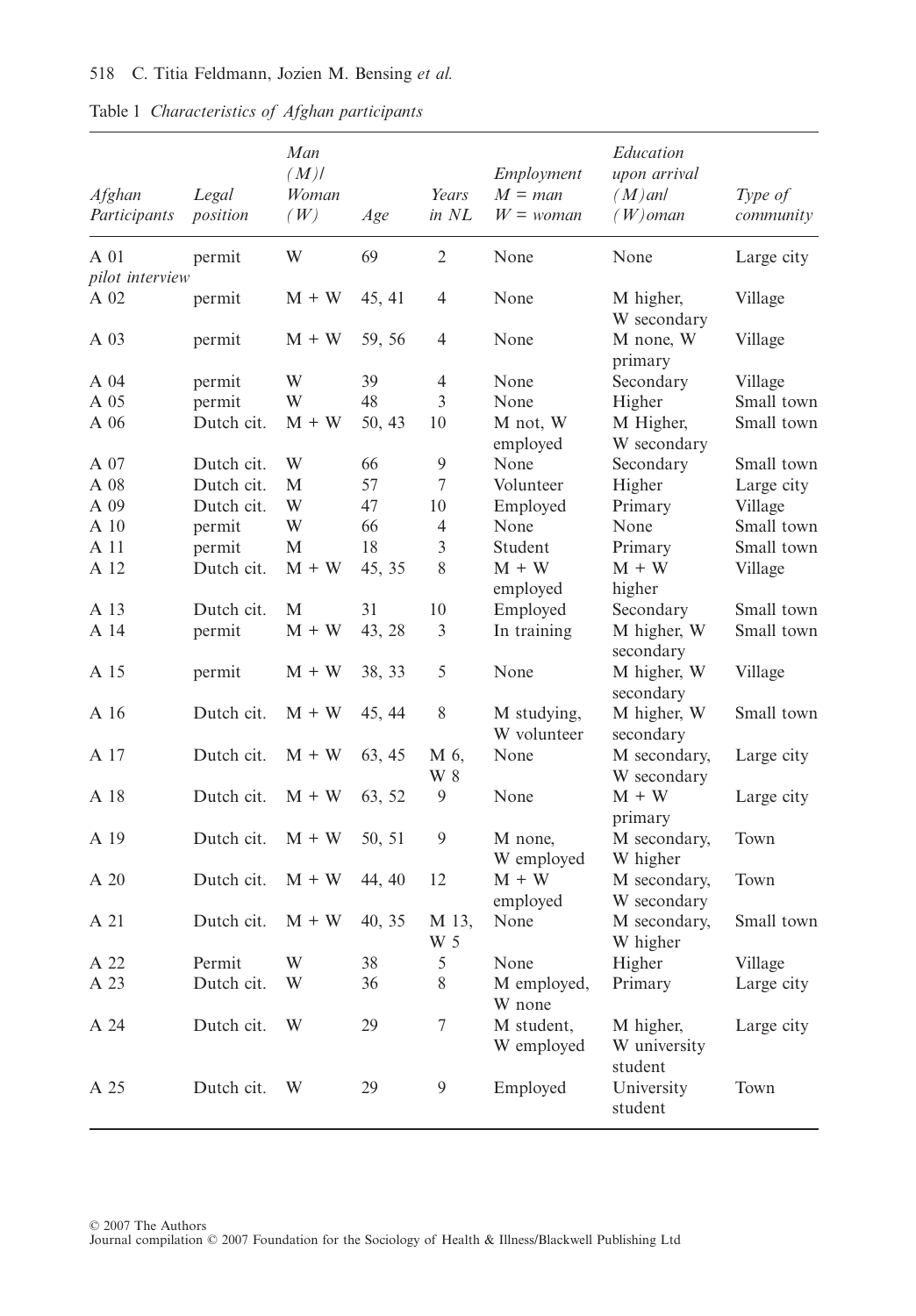couples, nine women and three men were interviewed. Their ages ranged from 18 to 66. They had lived in The Netherlands for between three and 13 years. All were Muslims.

The educational level of the participants varied: 12 had completed academic or vocational education; 16 had completed secondary education, seven had only had primary education and one elderly woman was illiterate. Sixteen participants were unemployed, nine were employed, four were receiving some sort of training, and three were doing voluntary work; four were over 60 years of age.

Twenty-three participants had acquired Dutch nationality, 13 had a refugee or humanitarian residence permit. Seven participants lived in a major city, 18 in smaller towns and 11 in villages.

# *Data generation*

A qualitative research method with in-depth, semi-structured interviews was used (Glaser and Strauss 1967, Weiss 1994). This method created space for explanations, and let the interviewees develop their views and feelings. At the same time, light could be shed on the biographical dimension and the time dimension in their experience.

All interviews were recorded on tape, with the consent of the participants in their homes. Whenever an answer did not seem to match the question during the interview, the question was rephrased, to prevent misunderstanding. The interviews lasted between one-and-a-half and two-and-a-half hours, including the introduction, pauses and time for reflection at the end. Fourteen interviews took place in the Dari language, with one of the assistant researchers interpreting. Ten interviews were held in Dutch by the first author alone. The assistant researchers identified with the project and became part of the team, greatly enhancing the quality of the study and helping to prevent misunderstanding.

The first part of the interview focused on the experience of the participants with healthcare in their country of origin, and how they felt their health had been influenced by the last period in their country and by experience during their escape.

In the second part, participants were asked to talk about their situation and health in The Netherlands, naturally leading to their experience of healthcare. Time was taken to go through different types of experience, more or less chronologically, as the participants recalled them. How did they approach their problems, what contacts were useful to them and what stories did they hear from others about health and healthcare?

#### *Analysis*

The first author made a verbatim transcription of all interviews, and one of the assistant researchers checked the translation. On close reading of the text, the researcher/first author assigned codes to text fragments, using the winMAX software programme (Kuckartz 1998) to organise the data and facilitate retrieval. The use of the software programme enhanced the consistency of the coding process and facilitated cross-sectional comparison. The last author, reading and coding three interviews, helped to validate the codes assigned. The coding process and subsequent inductive analysis, starting with some extreme cases, was the subject of intensive discussion between the authors. At a later stage peer examination by an external researcher helped to sharpen and focus the interpretive process.

Positive and negative comments on GPs were distinguished and the constituent elements of such comments were analysed in a process of ongoing comparative analysis. It was observed that interview participants often used earlier experience, and in some cases, the experience of others, on which to base their opinions. During the inductive process, we assigned the label 'critical episode' (CE) to this type of opinion-shaping experience with a healthcare professional.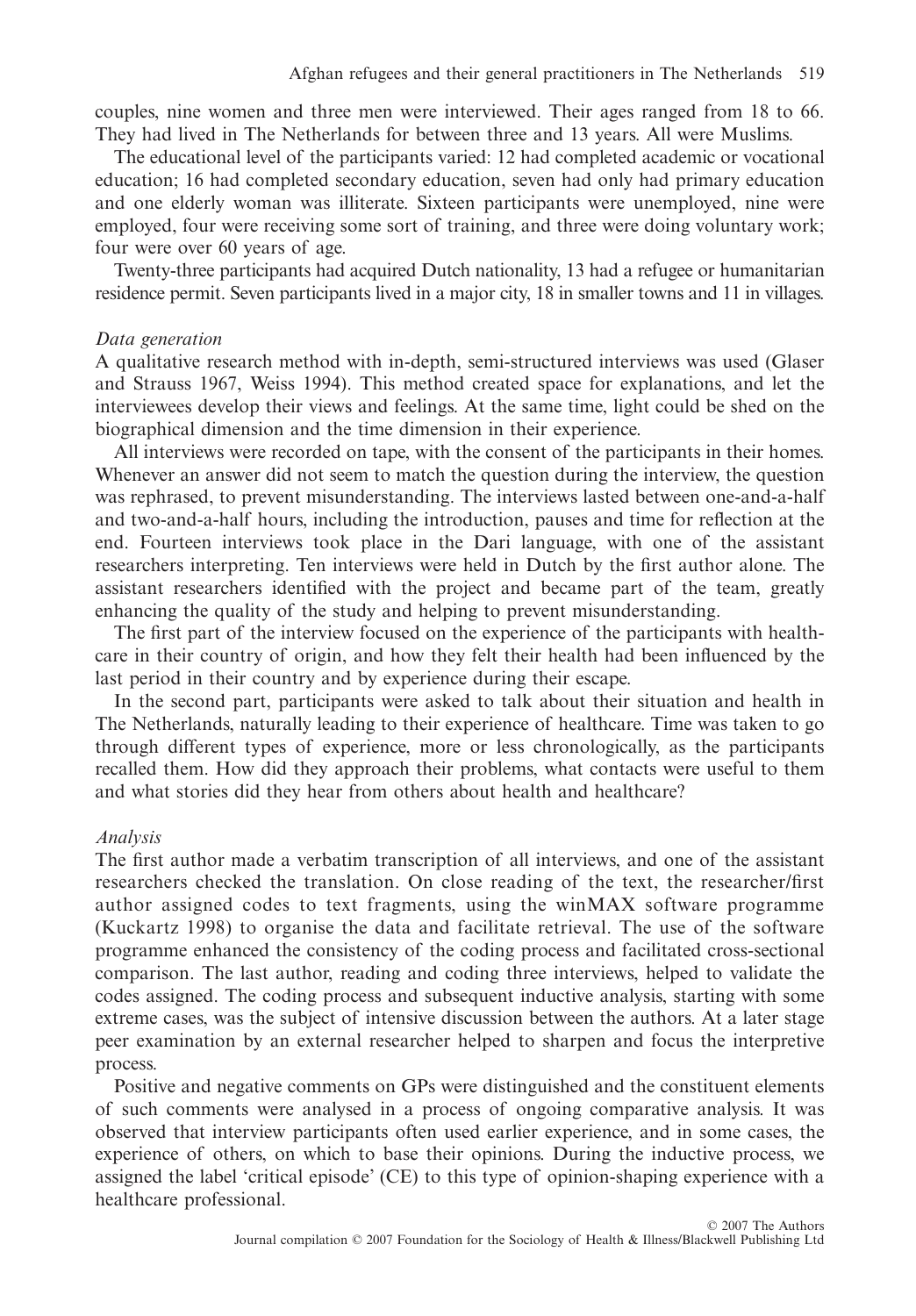#### 520 C. Titia Feldmann, Jozien M. Bensing *et al.*

The label critical episode refers to a series of events during a period of time, which the participant mentioned in the interview as having been of special significance to her/him, in a positive or a negative way. Examples of critical episodes related by participants were: experiencing disturbing physical symptoms; being pregnant in an unknown environment; serious or disfiguring illness of a child; the start of a chronic illness; and experiencing mental problems that undermined normal functions. The first encounter with a new health professional came out as a critical episode in many interviews.

A data matrix was constructed of all critical episodes from the different interviews and each episode was scored on whether the participant related it to the attitude or to the professional behaviour of the healthcare professional, or to both (Miles and Huberman 1994). The outcome of the episodes was coded for the health of the person involved and for the gain or loss of trust in the professional.

A score for personal resources was attributed to each participant, based on age, educational level and knowledge of a European language at the time of arrival in The Netherlands. Comparative youth (under 30) was considered to be an advantage; and, an age above 50 a disadvantage in the resettlement process. If a husband and a wife were interviewed together, the highest of their two scores for personal resources was attached to the narrative.

Since the focus of this study was on health and the use of healthcare, we were interested in which social resources participants were using to get information about healthcare and about how to solve their health-related problems. The social resources were differentiated and coded as 'known social resources', *i.e.* mostly family and friends already known at home, or 'new social resources': new Dutch contacts.

# **Results**

# *Frames of reference*

To understand the meaning of critical episodes for participants, some insight into their frames of reference is a basic requirement. One such frame of reference is the healthcare system people were used to in their own country. Another is formed by their ideas about health and illness. Since these items were discussed by all participants more or less in the same way, they will be described here as a common background to the personal narratives, which will be presented in the next section.

## *1. Healthcare in Afghanistan*

All our participants were city dwellers in their country of origin and belonged to an average or above-average socio-economic class. Three participants had spent part of their youth in a village. Three had moved from one city to another, away from the immediate scene of war. So experiences with urban healthcare in Afghanistan were a common frame of reference to our participants, though in different periods, depending on their age and the moment they had left the country.

Since the Russian invasion in 1979, Afghanistan has been in a more or less continuous state of civil war. Healthcare was functioning reasonably well during the communist regime, at least in the cities, and did not deteriorate too much during the reign of the *Mujaheddin*. A complete breakdown occurred when the Taliban took over in 1996. Many more healthcare professionals fled the country and women were denied access to even basic facilities.

Hospitals were mainly concentrated in the cities. People from the villages had to come to the city if they needed more advanced healthcare than a Tabib (a herbal specialist) could provide. In the cities too, many people consulted a Tabib or helped themselves with herbs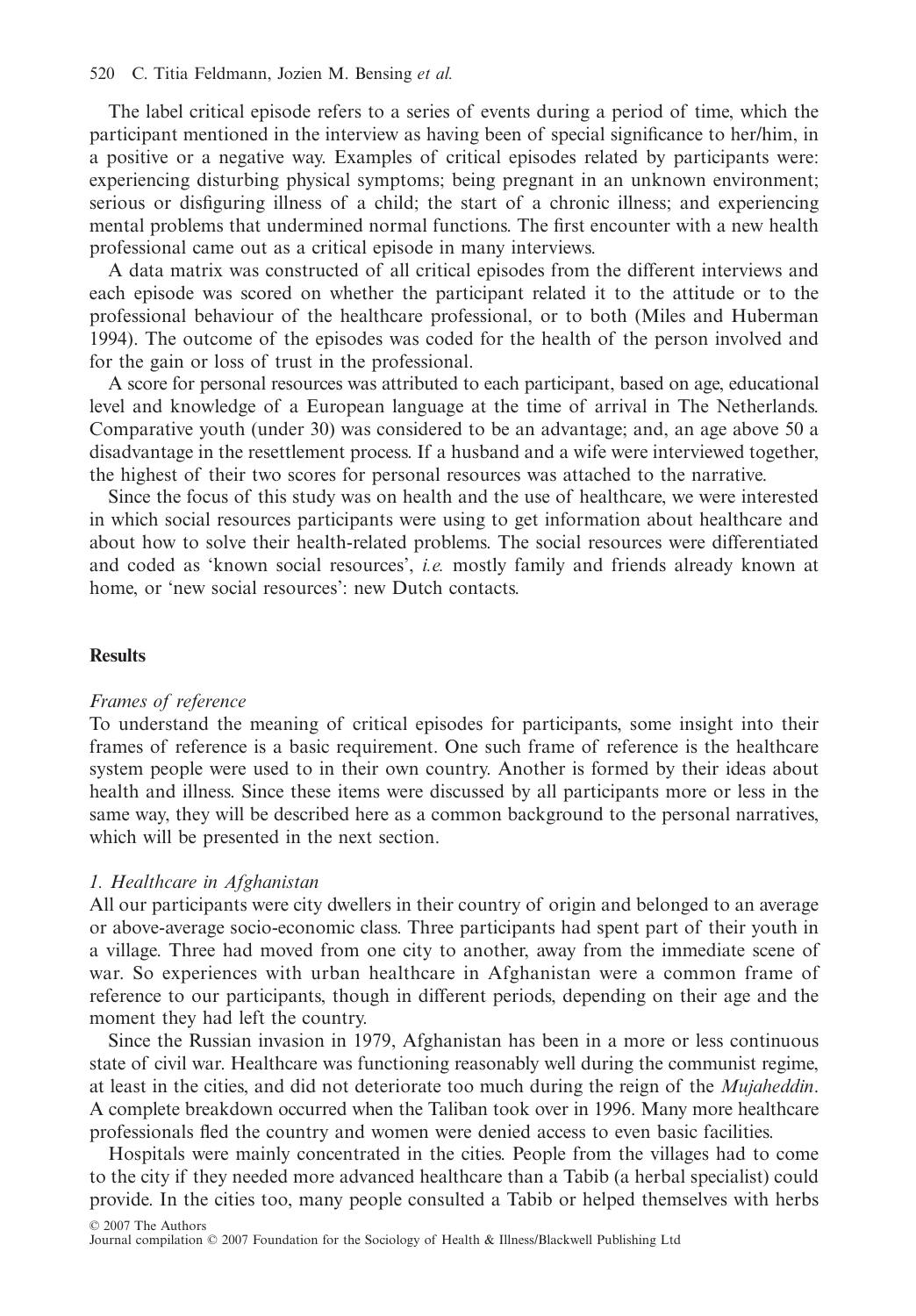for different complaints, before consulting a medical doctor. The knowledge of medicinal herbs was passed on in the families of traditional physicians from father to son. Elderly women had enough common-sense knowledge about herbs to advise their daughters and daughters-in-law how to treat their sick children. Mullahs were consulted by the more religious families, especially in the villages, and asked to read the Koran and to pray for God's blessing for the sick person.

Nine participants mentioned treatment at home with herbs by their mother before being taken to a doctor. Most of them did the same thing with their own children. If the illness did not respond favourably to this treatment, or if it looked very serious from the outset, the child was taken to a doctor.

The choice of what doctor to see was free, but usually a family consulted the same doctor. Hospital care was free of charge, but doctors who were working in the hospital had their private clinics in town in the afternoon. If the patient was not able to come to the clinic, the doctor could be requested to pay a home visit. The patient made a choice whether to consult the 'family doctor' or to consult a more specialised doctor directly (for a skin disease or a throat infection). Outside the hospital, the patient had to pay for the consultation and for the medication. Participants emphasised the importance of the free choice they had, which doctor to consult. There was definite competition between doctors: the more medication and the quicker the referral, the better the doctor. Drugs, including antibiotics, could also be purchased without a prescription. Some participants emphasised that the way doctors saw medicine as business, was not always to the advantage of the patients.

# *2. Meaning of health to participants*

We asked participants, at the end of the interview after a basis of trust had been established, what health meant to them. It appeared that health had a very wide and comprehensive meaning for most of our participants. They described it in terms of: 'being able to think well', 'being able to do everything you want', 'being able to enjoy life', 'being independent' and 'being in charge of yourself'.

Two points were striking in these definitions of health:

- Most participants made no distinction between what Western medicine refers to as 'mental' and 'physical' health. Only two participants related health specifically to the body.
- An immediate connection seemed to be made between health and 'autonomy', in the sense of being able to look after yourself and those who depend on you.

As for illness, participants made a clear distinction between a 'simple illness' that could easily be cured, and a serious illness that took over your life and made you dependent. One participant stated: 'You can better be dead, than suffer from that type of illness.'

When asked for causes of illness, participants in 21 out of 24 interviews named 'thinking too much' or 'worrying too much' as an important cause of illness. Other causes that were mentioned were the climate, infections, lack of hygiene and bad eating habits.

# *Personal narratives – central themes in the critical episodes*

In the 24 interviews, 84 critical episodes (CEs) concerning experience with healthcare in the Centre for asylum seekers and with general practitioners were identified. Of these 84 CEs, 37 had a positive outcome for the participant and 47 had a negative outcome. A negative critical episode always affected trust in the healthcare professional in a negative way. In some instances, the health of the participant or a family member was also – sometimes seriously – affected.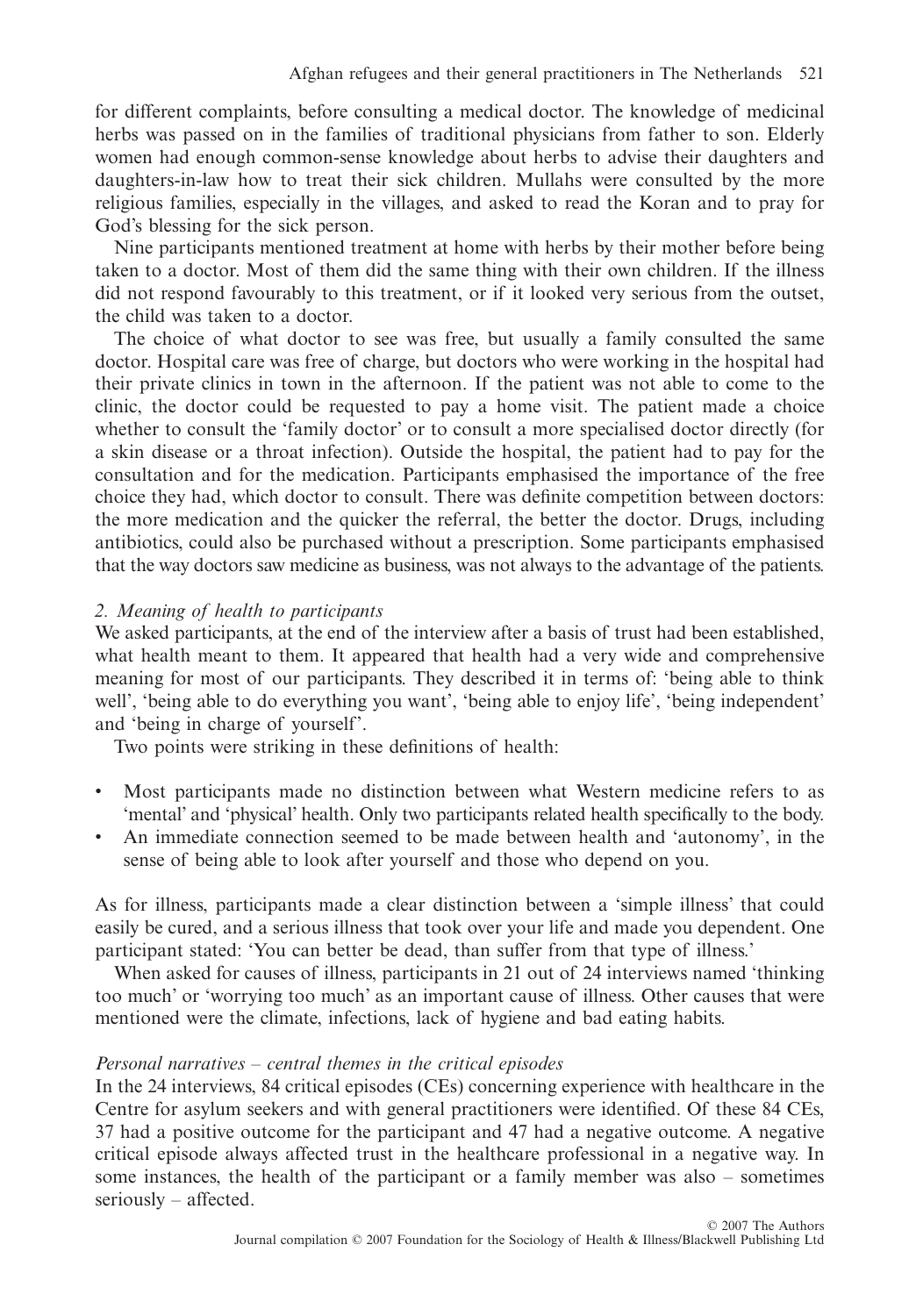There were no systematic differences between the 'phase I' and the 'phase II' interviews in the sense of more negative or more positive assessment of healthcare. But all participants who were interviewed after September 2001 mentioned this period as very emotionally disturbing and often enhancing complaints like headache.

From the cross-sectional analysis of our interview material, some central themes emerged that were either the 'thorns' or the 'jewels' in the critical episodes of our participants. Not surprisingly, the 'jewels' were often the opposites of the 'thorns' – leading either to trust or to disillusionment.

*Friendliness versus rudeness*: Many participants emphasised the importance of friendliness on the side of a healthcare professional. 'If you meet a doctor with a smiling face, you start feeling better at once.' Another young woman said: 'We don't have anybody here. It is very important that the doctor is friendly'.

Rudeness, impatience and anger were part of several negative critical episodes. Anger about a request to see a female practitioner for a gynaecological problem; impatience towards a young and worried mother bringing her child with a cold; unfriendly remarks about Dutch language skills towards a recently arrived woman.

*Perceived personal interest versus not feeling taken seriously or not being heard*: Feeling or not feeling that one is being taken seriously is at the heart of most critical episodes. The feeling that one is being taken seriously breeds trust in a doctor who listens to you, takes time with you, carries out a physical examination, and gives a good explanation. This contrasts with the experiences of other participants who felt their message did not get through. A female participant, Mrs A06, who, after 10 years, for the first time got the proper treatment for her depression, said: 'I cannot make my voice heard here', which for her was partially a question of language, but partially also a question of perceived discrimination.

*Sharp diagnosis and swift action versus illness gets too old*: A young woman, Mrs A24, related how, after an earlier negative episode, the GP in her new place of residence took ample time for the first consultation with her, listened to her story very well and suggested that her continuous emotional instability might be due to an overactive thyroid gland – which actually turned out to be the case. This episode became the turning point in her life in The Netherlands. After she started treatment for her thyroid condition, she was able to face her new life.

The woman who developed a bleeding stomach ulcer during her stay in the reception centre and was immediately referred to the hospital for treatment, retained a strong feeling of trust from this critical episode. She remarked she would have been dead, had she still been in Afghanistan.

On the other hand, our material contains several stories about a long delay before a referral to a specialist was given, or before an active treatment was started by the GP, which in the end turned out to be very necessary, according to the participant. Examples are a teenage boy with deteriorating eyesight, another boy with a serious acne not responding to treatment and a young child suffering dehydration as a result of continuous vomiting.

The expression that 'they let your illness become very old here', was used by several participants, referring to general practitioners, as opposed to the way doctors in Afghanistan treat their patients. It refers to the feeling among many participants that an illness should be treated in the early stages, before it gets time to become serious.

*Unjustified psychological explanation*: Unjustified psychological explanation of physical complaints is a recurring theme both in the personal narratives by our participants and in stories they have heard from others, accompanied by sometimes gruesome examples of how the doctor was proved to be wrong in the end.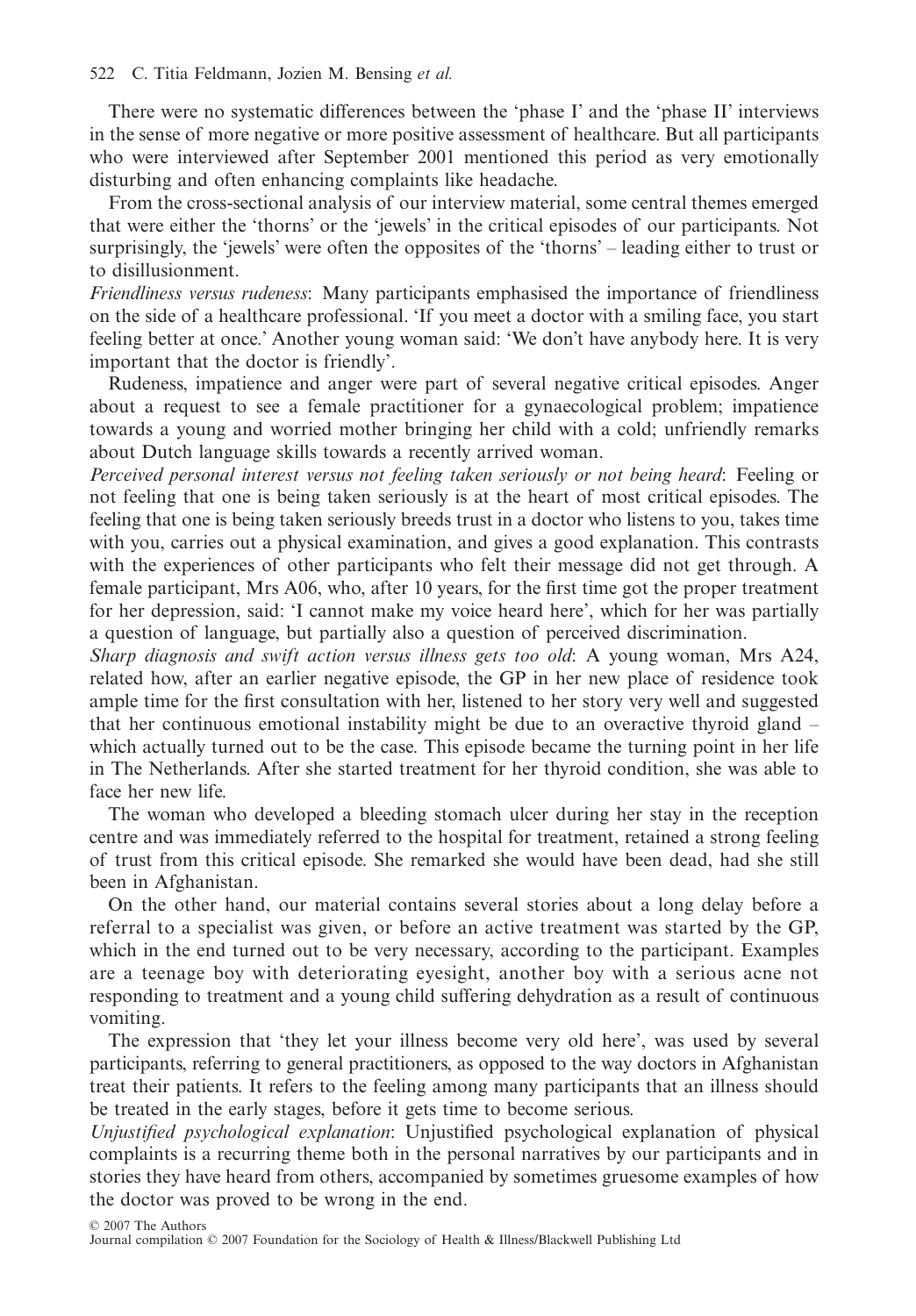Many participants do acknowledge a relationship between mental worries and health or illness. Participants in 21 out of 24 interviews mentioned 'worrying too much' spontaneously as a cause of illness. But they feel general practitioners are too often prejudiced about (Afghan) refugees having psychological problems.

*Long-term treatment with tranquilisers and/or sleeping tablets*: Several women gave highly negative reports about long-term treatment with tranquilisers and/or sleeping tablets and expressed a fear of becoming addicted. They perceived this type of treatment as revealing a lack of interest in them and their circumstances, on the part of the GP.

# *Different types of personal narratives*

There appeared to be considerable variety in the narratives of different participants. In order to get closer to the roots of these differences, a schematic presentation in short quotes was made of the complete narrative of each participant, later structured into the constituent critical episodes. We connected the narratives to the personal resources of the participants and the social resources they mentioned in attempting to solve their health problems.

In this way the time dimension became visible and *four different types of narratives* could be distinguished: positive CE only, negative CE in the past but positive appreciation now, negative CE only and the last type with positive CE in the past but negative appreciation now. We provided each type of narrative with a maxim:

- positive CE only 'primary trust'
- negative CE in the past but positive appreciation now 'secondary trust'
- negative CE only 'primary disillusionment' and
- positive CE in the past but negative appreciation now 'secondary disillusionment'.

Table 2 gives an overview of different types of personal narratives, and of the positive and negative critical episodes mentioned, the social resources used and personal resources, according to the scoring system.

In the following section we present four short biographies to illustrate each type of narrative. Each biography is directly based on the interview material, focusing on the critical episodes.

*Primary trust*: Mr A08 is a man in his late fifties with an academic education, who used to work in the Ministry of Health in his own country. He speaks English well and has learnt a reasonable amount of Dutch. He feels unhappy that he has never been able to use his qualifications, since he came to The Netherlands with his wife and teenage children, seven years before the interview.

His own critical episode was when he arrived in the reception centre with a continuous, excruciating pain in his stomach, which had been with him during the last months of his escape. The doctor in the first centre looked after him very well and referred him to the hospital for further exploration of his complaints. It appeared he had multiple and recurring kidney stones and he has been getting treatment ever since.

When he started having breathing problems recently, his GP first treated him with an inhaler, but referred him to a specialist when this did not help him enough. He has not experienced negative critical episodes.

Mr A08, with his good command of English and university education, scores average in our system of 'personal resources', age was not on his side. He has made many new friends, both Dutch and of other nationalities, and keeps himself busy with voluntary work.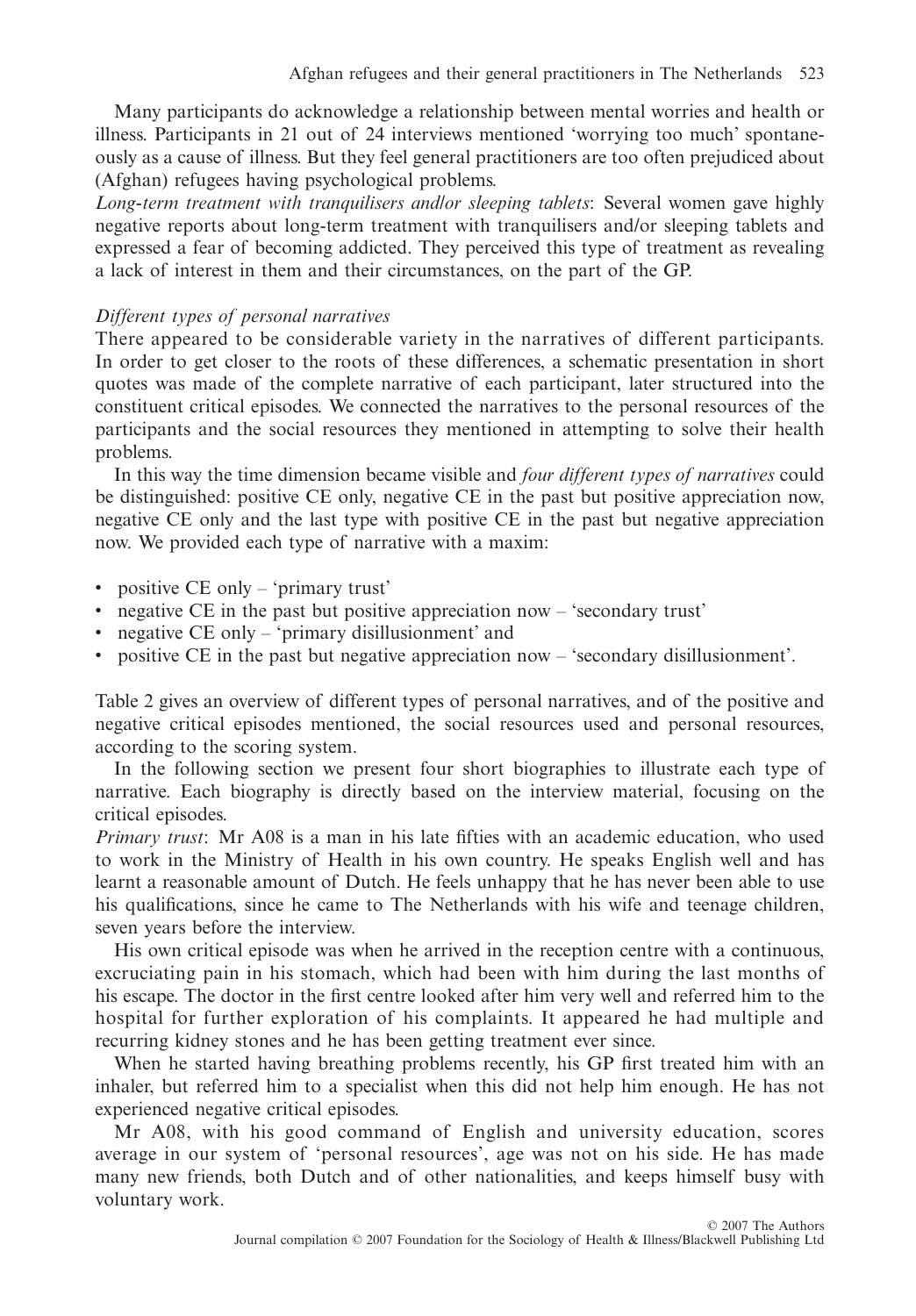| No CE GP<br>$N = 3$ |              |          | Secondary trust<br>$N = 7$ |                      |    | Secondary disillusionment<br>$N = 8$ |                 |                      |    | Primary disillusionment<br>$N = 3$ |            |          |              | Primary trust<br>$N=3$ |                 |                |              |                |
|---------------------|--------------|----------|----------------------------|----------------------|----|--------------------------------------|-----------------|----------------------|----|------------------------------------|------------|----------|--------------|------------------------|-----------------|----------------|--------------|----------------|
| Part<br>nr          | PR           | SR       | Part<br>nr                 | $Nr$ $CE$<br>neg/pos | PR | <b>SR</b>                            | Part<br>nr      | $Nr$ $CE$<br>posineg | PR | SR                                 | Part<br>nr | Nr<br>CE | PR           | SR                     | Part<br>nr      | Nr<br>CE       | PR           | SR             |
| A <sub>04</sub>     | A            | $\Omega$ | A12                        | 1/4                  | H  | N                                    | A02             | 1/3                  | A  | $O + N$                            | A06        | 4        | $\mathbf{A}$ | $O + N$                | A05             |                | $\mathbf{A}$ | $\Omega$       |
| A07                 | L            | $\Omega$ | A13                        | 1/1                  | H  | $O + N$                              | A <sub>03</sub> | 3/1                  | L  | $\Omega$                           | A21        | 4        | H            | $O + N$                | A <sub>08</sub> | $\mathfrak{D}$ | A            | $\mathbf N$    |
| A11                 | $\mathbf{A}$ | N        | A14                        | 1/4                  | A  | N                                    | A09             | 1/3                  | L  | $O + N$                            | A22        | 6        | A            | $O + N$                | A10             |                | L            | $\overline{O}$ |
|                     |              |          | A17                        | 3/3                  | L  | $O + N$                              | A15             | 2/2                  | H  | $0 + N$                            |            |          |              |                        |                 |                |              |                |
|                     |              |          | A20                        | 1/2                  | A  | $O + N$                              | A18             | 1/3                  | L  | $O + N$                            |            |          |              |                        |                 |                |              |                |
|                     |              |          | A24                        | 2/2                  | H  | N                                    | A19             | 1/3                  | A  | $O + N$                            |            |          |              |                        |                 |                |              |                |
|                     |              |          | A25                        | 1/2                  | H  | N                                    | A23             | 4/5                  | L  | $\Omega$                           |            |          |              |                        |                 |                |              |                |
|                     |              |          |                            |                      |    |                                      | A16             | 1/3                  | A  | $O + N$                            |            |          |              |                        |                 |                |              |                |

*reception centre or a general practitioner*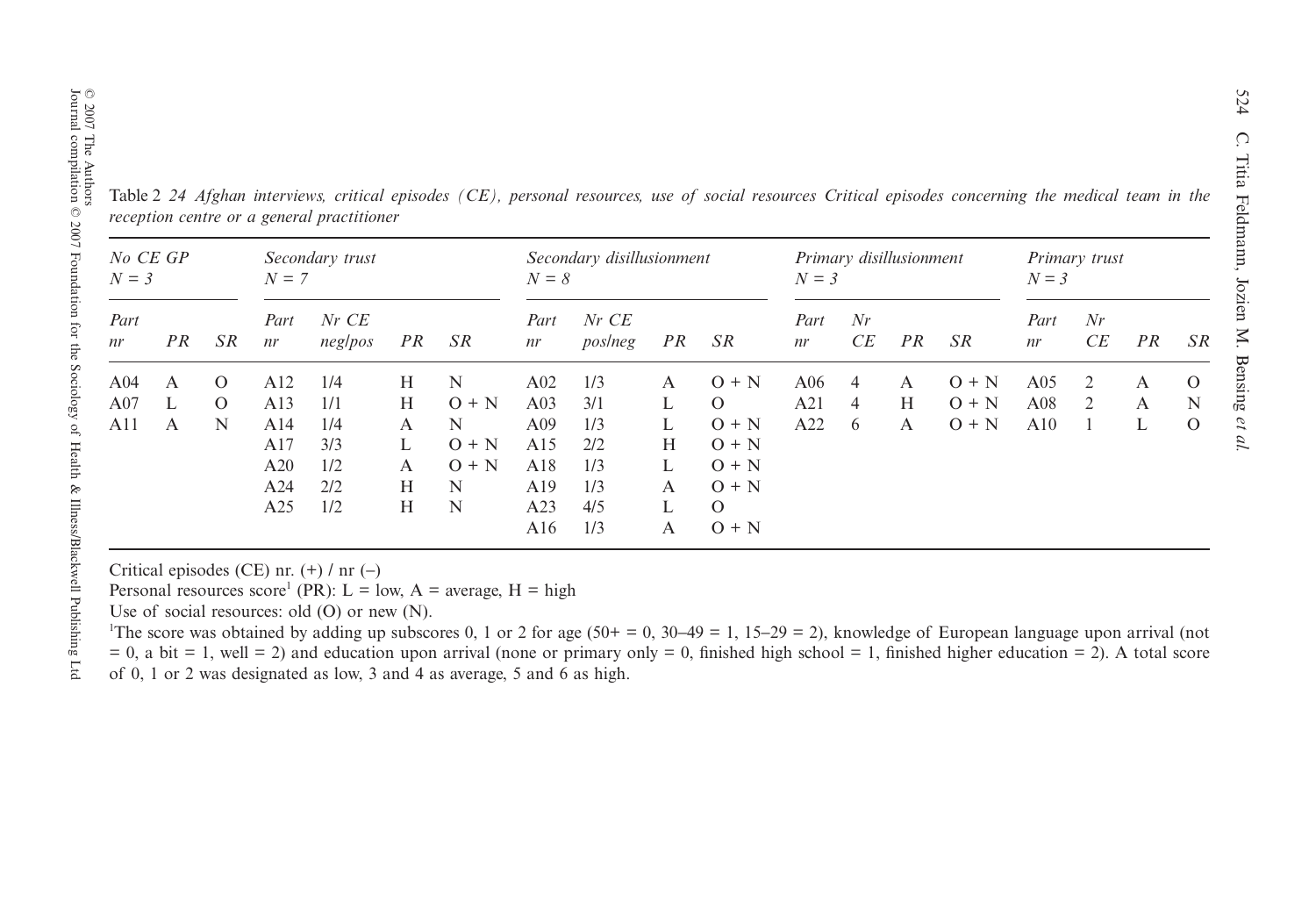He got good professional help when he needed it and he trusts he can always get the help he needs – also because he has background medical knowledge himself and he is able to communicate in different languages, both English and Dutch.

Mr A08 hears many complaints about healthcare and GPs from other Afghans, but he does not identify with these stories. In his view, all Afghans in The Netherlands are psychologically ill, because they are separated from their families and have lived in a war zone for such a long time. Their situation is worse, because they are unemployed and have become dependent on social security.

He does not believe that GPs should be solving social problems. Doctors should concern themselves with health problems. But he thinks doctors in Europe lack information about the backgrounds of refugees from Afghanistan, and refugees lack information about the Dutch healthcare system. He has worked as a volunteer in a refugee organisation for several years, providing information about health and healthcare to his countrymen. He thinks people should be supported to do something useful with their abilities, instead of just sitting at home, dependent on social security.

*Secondary trust*: Mrs A25 is a modern young woman who speaks Dutch fluently. The first author interviewed her alone in Dutch. She relates how she arrived in The Netherlands nine years before the interview, a 20-year-old widow with a daughter aged two, after a long and hazardous journey. She had just entered university in Afghanistan when the war invaded her life and the family had to flee. Her husband suddenly died in that same period. Looking back, she is surprised how strong she was during that period. She was the one the family – her parents, brothers and sisters – relied on to bargain their way through during the escape, because she could speak English. No time to think, no time to feel pain. In the end, she and her daughter were the first to arrive in Europe.

In the reception centre for asylum seekers, she broke down. She could not sleep and she had terrible headaches. Nothing like that had ever happened to her before and she did not understand what was wrong with her. Finally, she had found security and she was so tired – then why couldn't she sleep? She went to see the doctor in the centre, who gave her paracetamol for her headache. The tablets helped to relieve her pain, so she went back to get more when they finished. The doctor told her it was not a good idea to continue using painkillers; that her body was reacting to the stress of the difficult period she had been through and maybe what she really needed, was some relaxation. He offered to treat her with acupuncture. To her surprise, she noticed that that helped her a lot: it made her body relax and she could sleep the night after the treatment. This opened her eyes to the relationship between physical complaints and mental stress. She is still grateful to this doctor, who took an interest in her as a person and helped her to start understanding her problems in another way. As a result of this critical episode she felt less helpless. Her fear and tension, increased by awful episodes during her escape, decreased.

She had to transfer to another centre where she was given a small room with her daughter. She believed that this second centre was very unsafe and felt imprisoned in her room. Her fears, sleeplessness, nightmares and headaches returned – also because she had not heard from her parents. She received tranquilisers, sleeping tablets and later antidepressants from the doctor in the centre. Looking back, she realises that the medication made her feel intoxicated and 'stoned'. By then, she had started learning Dutch in the centre and she made good contact with the Dutch teacher, who invited her to the home of his parents. These people became aware of her disturbed state of mind and expressed their alarm at all the medication she was taking at her young age. She became alarmed herself and told the doctor that she did not want to continue taking the medication. Maybe she could get another type of therapy? This experience revived her mistrust. She felt this doctor was not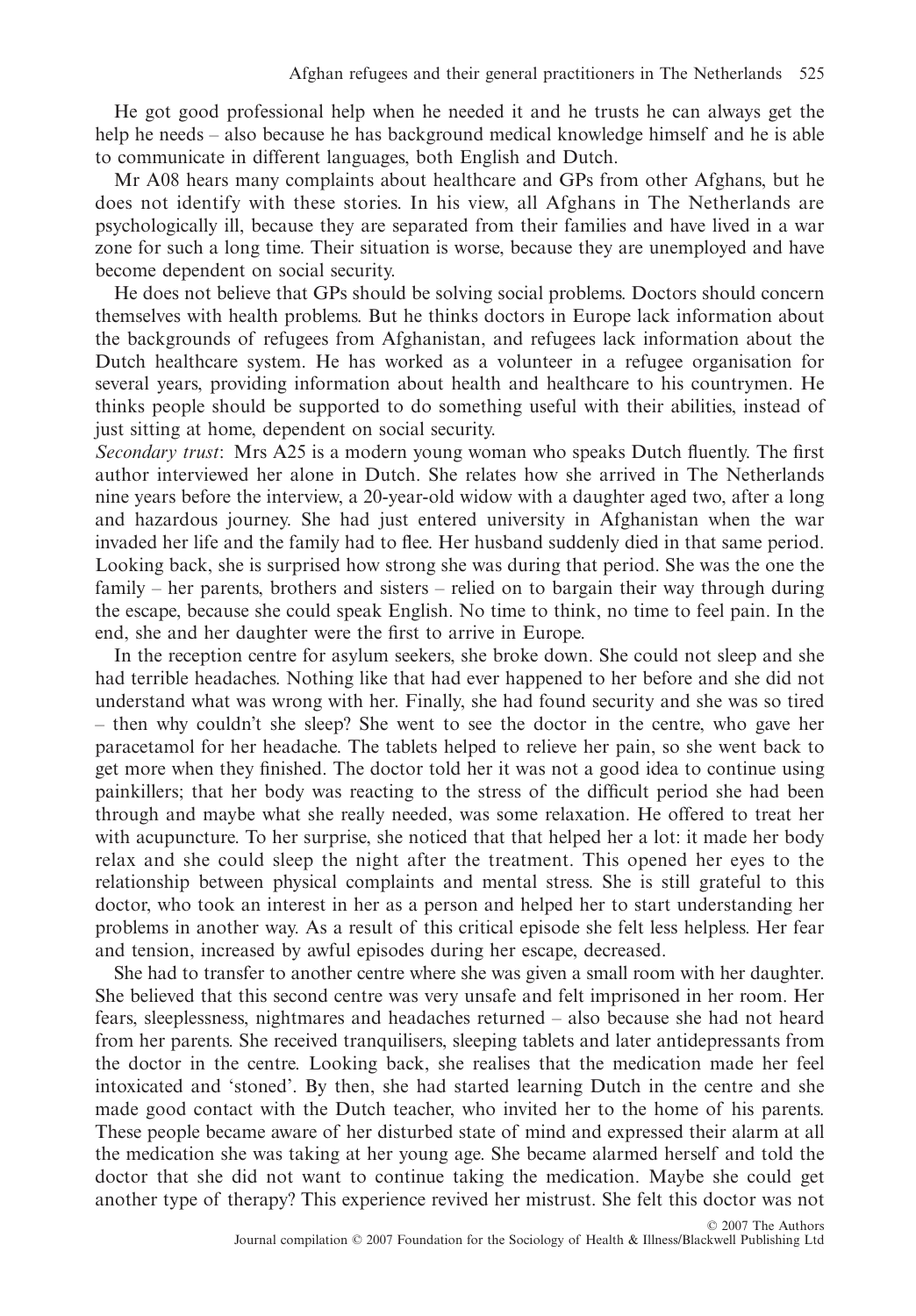interested in her. She calls his attitude bureaucratic and even wondered whether he wanted to poison her.

She was lucky to receive her refugee status quickly and focused on getting out of the centre as soon as possible. She found a room to live in, with the help of Dutch friends, and later settled in an apartment with her daughter. Once that was achieved, she felt she could start a new life: learn Dutch and then pick up on her education. But she broke down again, crying for hours every evening and night and was not able to concentrate.

She consulted her new GP and started telling him her story but broke down in tears. He listened to her and did not need too much time to understand her problem. He asked her permission to refer her to a psychologist. She agreed and the therapy worked out very well for her, helping her to give a meaning to some of her awful experiences and to get back control of her life. Since then she moved very fast learning the new language. She started studying and later working. She learnt to trust people again and made new friends.

Mrs A25 described in the interview how she changed in the way she consulted a doctor. In the beginning, she was very surprised, even shocked, when a doctor asked her what she thought about the situation herself. She was used to doctors as authority figures who tell their patients what to do. In the course of her years in The Netherlands, she has learnt about the system and its options and she often comes up with a proposal herself.

She does not know where she would have been, if her first Dutch friends had not warned her about the medication. They helped her to come out of her zombie-like state in the centre before she became addicted. After five years her parents, brothers and sisters joined her in The Netherlands. In her view, this family reunion helped her to find peace in her new environment.

Mrs A25 is clear in her narrative, that on her arrival in The Netherlands she was stressed and exhausted, but she also found it difficult to trust people, because of her experience during the escape. The first practitioner she met, won her trust – because of his friendliness and the personal interest he took in her. In the second practitioner, she did not perceive these qualities and she interpreted the way the medication influenced her functioning, as a possible poisoning. It is not clear from her story whether her own mood at that particular moment made it more difficult for the second practitioner to gain her trust. She used her personal resources and new social resources to confront the practitioner and emerged from the negative episode – which otherwise would have lasted much longer. The third practitioner apparently struck the right note and won her trust. Her trust in the healthcare system and in her GP was restored.

Mrs A25 knows many Afghan refugees in The Netherlands who do not feel they are being taken seriously by their GP and do not think he wants to help them. Her mother, who was recently operated on for her gallbladder, is an exception and is full of praise for the treatment she received. Mrs A25 is sceptical about the stories she hears from other Afghans. In her view, most of them stick to their physical complaints and don't want to hear any psychological explanations. Consulting a psychologist is associated with insanity by most of her compatriots. She feels communication is an important part of the problem. People don't understand the explanation the doctor gives, but don't say that they do not understand and are left with their unresolved questions and problems.

*Primary disillusionment*: Mr and Mrs A21 were interviewed together. Their handicapped daughter, two years old, was lying on a bed in the sitting room during part of the interview, breathing with difficulty. Mr A21 has lived in The Netherlands for 12 years and speaks Dutch well. Mrs A21, who is a medical doctor and arrived in The Netherlands eight years after her husband, also understands Dutch, but expresses herself less easily.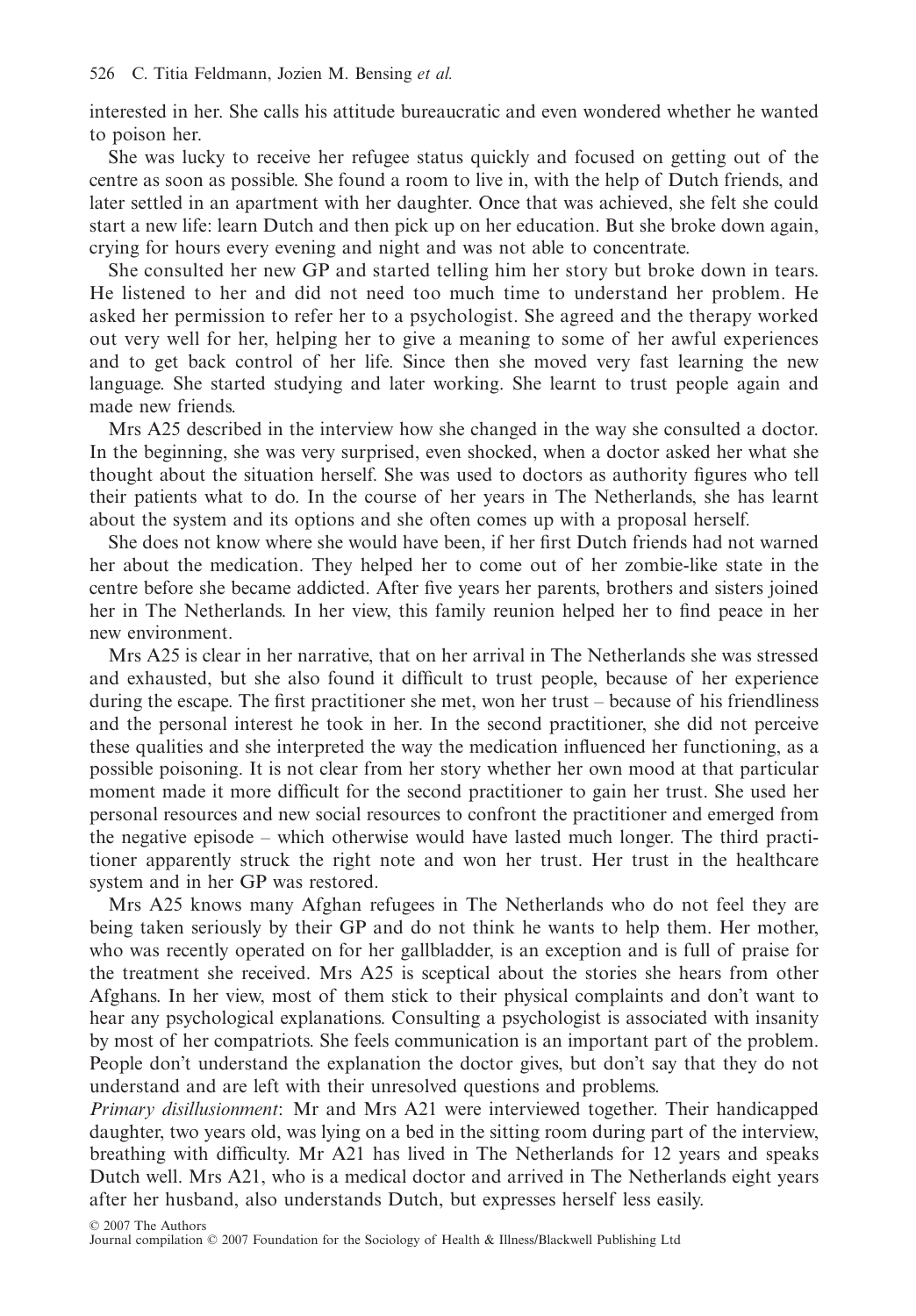Mr A21 had a difficult start in Holland. In a period when he developed an obsessive syndrome as a result of fear and loneliness, he did not receive support from his GP in the small town where he lived. Volunteers from the Dutch Refugee Council helped him to pick up his life and become active. He later moved to another town, learnt the language, started working and took some courses. He had a male GP during that period, but no critical episodes.

Following the arrival of his wife, he changed to a female GP. Mrs A21 became pregnant and gave birth to a daughter. The daughter appeared to be handicapped at birth. The GP visited them only once after the birth of this daughter and said she could not help the girl, when the father brought her for consultation because of respiratory problems. The daughter had to undergo a series of operations in a teaching hospital. Mr and Mrs A21 felt they had been abandoned by their GP in this period – another negative critical episode.

Mrs A21 became pregnant again and delivered a healthy daughter. At the age of six months this new baby-girl became ill with a very high fever. The father was in the hospital with the older girl and Mrs A21 was at home alone with the baby. She took the baby to the GP and told her that the baby cried when she lifted her legs and that she could not lift her head. The GP, in the mother's story, examined the baby in the pram and said, there is nothing seriously wrong with her. Small children can have these high fevers and she should give her paracetamol. The mother phoned the GP again and again, because the fever did not go down and the baby was vomiting. Nobody came.

Finally, on the third night, a locum came and diagnosed meningitis. He phoned a pediatrician and said the mother had to take her child to the hospital. He refused to call an ambulance. The neighbours took her to the hospital with the baby. There it appeared the child was so desperately ill, that she had to be taken to the intensive care department of a teaching hospital. The child survived, but is now severely handicapped: she can only move her eyes, smile a bit and move her limbs in an unco-ordinated way.

Both Mr and Mrs A21 are convinced this happened to their child, because they are foreigners. They feel very bitter. So far they have not filed a complaint against the GP concerned. Mr A21 is talking to a lawyer to prepare a case. They have changed to another GP, who has given them a lot of support, since their daughter came back home. But their trust in the Dutch healthcare system has broken down irreparably and their life is overshadowed by the consequences of this episode.

Mr A21's personal resources were good when he arrived: he was in his twenties, he could express himself in English and had some education. He had been working and was also studying, but he had to stop because of the problems with their children. Mrs A21 had an even higher-level of education when she came, but she did not speak English and she was over 30. For her social resources, she generally depended on her husband.

Mr and Mrs A21 have lost trust in Dutch healthcare. They came with high expectations about healthcare in an industrialised society like The Netherlands. They turned to professional healthcare with their health problems, but were seriously disappointed. The first GP Mr A21 met did not show any interest in his person or his problem. At that time, his new social resources helped him to stand on his own feet.

Mr and Mrs A21 interpreted the tragic episode, that ruined the life of their child and their family, as a sign of discrimination, not as a mistake by a professional that could have happened to anyone. Mr and Mrs A21 are completely disillusioned about Dutch healthcare. *Secondary disillusionment*: The first author and assistant researcher interviewed Mrs A23 while she was alone at home. Now in her early thirties, Mrs A23 started out as a child refugee, when her family took refuge in a neighbouring country. Because she was not allowed to go to school there, she lost her chance of a secondary education. She married young and later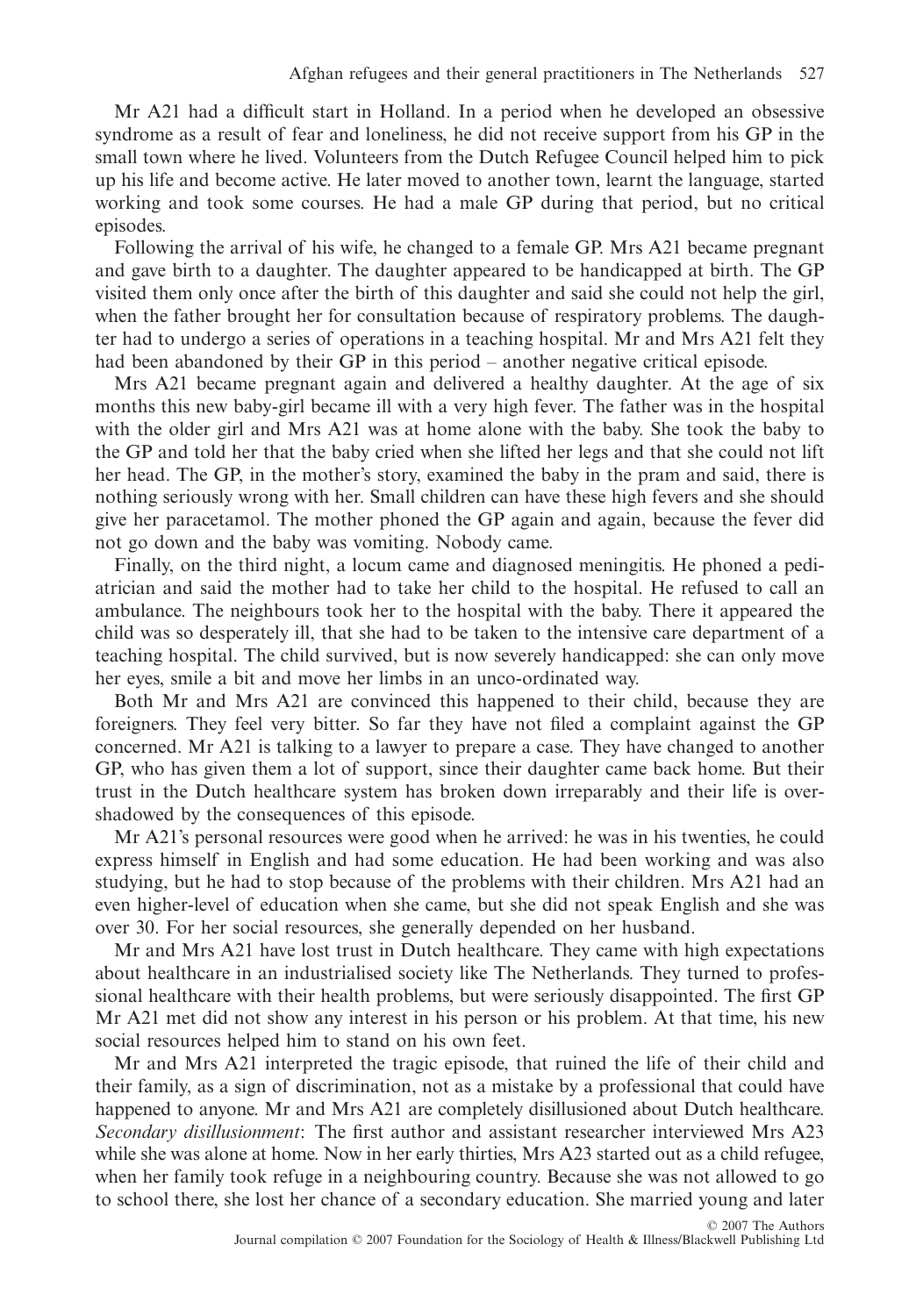returned to Afghanistan with her husband and first child. When the situation became too threatening for them, the husband decided they should go to Europe. She felt she was a healthy woman up till then. The family had lived in The Netherlands for eight years at the time of the interview.

For Mrs A23, this had been a period of adversity and bad health. In the reception centre, she felt she received good healthcare for herself and her family. An interpreter was available, so she was able to communicate. During her stay in the centre she suffered from headaches and, later, migraine. When she developed serious heartburn, she was referred to a specialist, examined and treated well, in her view.

After leaving the reception centre, the family was assigned an old house in a major city where she felt afraid and isolated. Because neither she nor her husband spoke a European language, they had great difficulty locating the first addresses they needed. Their contact with the Dutch Refugee Council only materialised after two weeks. They wanted to register for a language course at once, but there was a one-year waiting list. Mrs A23 was only able to take the course two years later, because of an intervening pregnancy and later problems in finding someone to look after her child. The GP she consulted did not help her and she felt he was not interested in her problems.

After four years, the family succeeded in moving to another place, where they had a nice apartment, closer to some Afghan people they knew. Mrs A23 developed headaches, pains on the right side of her jaw, neck, arm and trunk. She consulted her GP frequently. He gave her tranquilisers and sleeping tablets, which she felt were not helping her.

Mrs A23 misses her family. She feels she is no more the woman she used to be. She feels guilty towards her children because she often shouts at them and 'makes small problems very big'*.* She wants to be a normal mother and is afraid that her children will suffer later from her present problems. Her doctor first referred her to a social worker and later she got educational assistance in dealing with her children. But she feels her doctor just wanted to get rid of her and was not interested in her. Her situation has not improved. She feels helpless in her situation and hardly has any contacts with Dutch people. Though she speaks some Dutch, she does not feel her knowledge is sufficient for easy communication. She has tried to switch doctors, but said this was not possible in the small municipality where she lives.

Last year she also developed abdominal complaints. She noticed that her stomach was swelling but her doctor kept her on the same regime of tranquilisers and antacids. It was a locum who finally discovered that there was a huge swelling in her upper abdomen, which an ultrasound image revealed as a chronically inflamed and blocked gall bladder. At the time of the interview, she was on the waiting list for an operation.

Mrs A23 scored low on personal resources in our 'system', even though she was young. Her social resources are mainly her family – living in other countries – and some friends she knew from Afghanistan.

Mrs A23 does not trust her GP. In fact, after her first positive experiences during her stay in the reception centre, she feels nobody, GP included, has wanted to listen to her. She is one of the participants who said that a long-lasting relationship with a GP deteriorated over the years – the GP becoming more and more unfriendly. Limited personal resources, missing the support from her family and no access to new social resources, may have prolonged her suffering.

In Mrs A23's view, all Afghans have the same problem. Their GP does not take them seriously. She thinks doctors treat refugees differently and they don't dare to behave like that towards their Dutch patients, because Dutch patients are better informed.

We assessed Mrs A23's narrative as one of secondary disillusionment.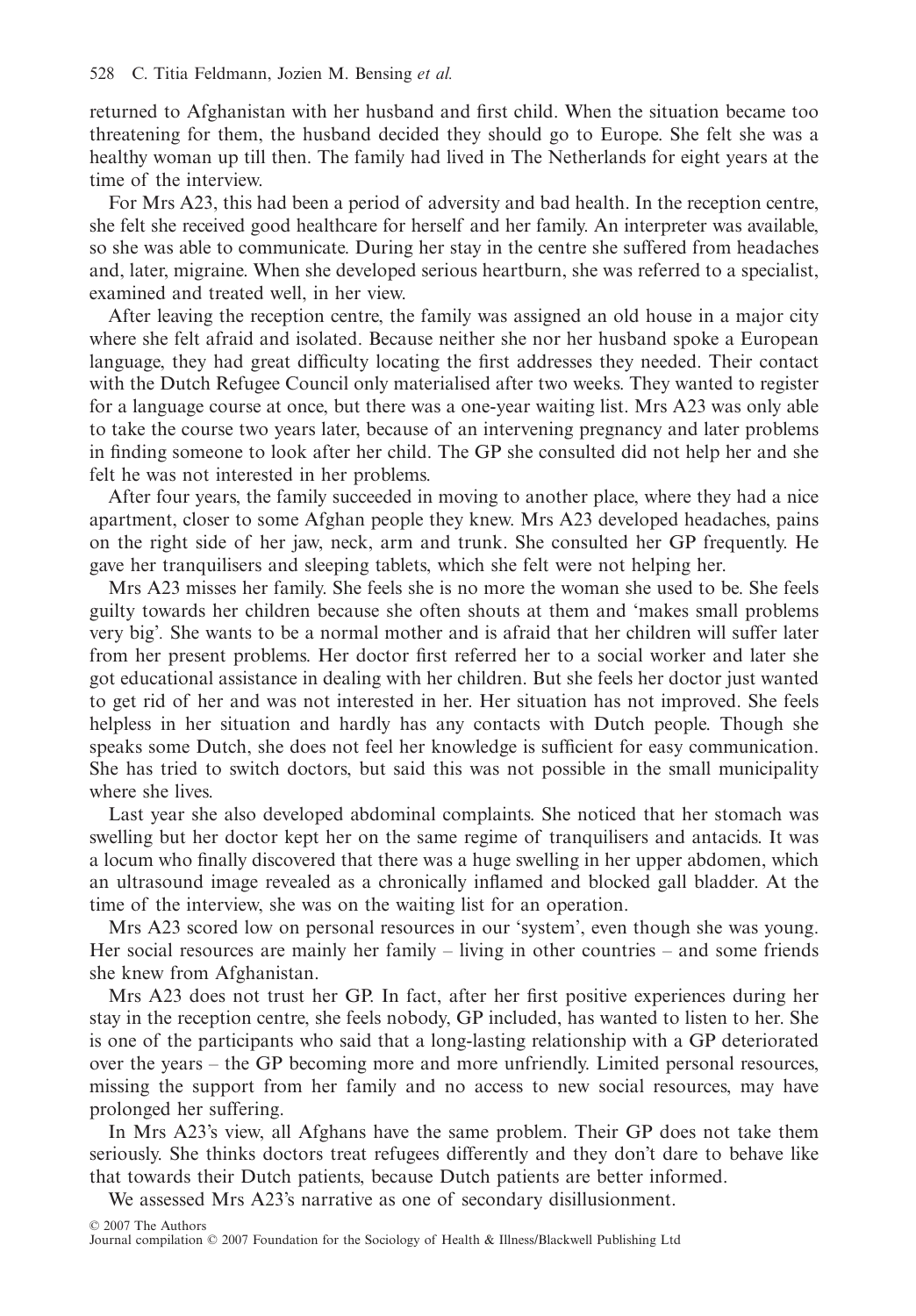# *Personal and social resources*

In their own country the people we define as refugees here, were individuals who were functioning independently, on different levels and with different 'personal resources', in the middle of their own social environment or 'social resources'. On arrival in the new country, part of their acquired personal resources, like language, diplomas, knowledge of social structures and codes, were suddenly no more applicable. Trusted social resources were often not available.

*Social resources*: From our interviews we learnt that health and healthcare are subjects frequently discussed among Afghan women, but much less among men. In the interviews with couples, the women mostly took the lead – probably for this reason. Exceptions were two interviews that took place in Dutch, because of the participants' preference, and the man appeared to be much more fluent in the Dutch language, and one interview in Dari with a couple in which the man obviously was the dominant personality. In the view of the participants, the stories they hear from other Afghans about healthcare in The Netherlands, are always negative – not being taken seriously by doctors; missed diagnoses and late referrals. Because of the one-sided content of these 'stories from others', we called this phenomenon the 'general narrative'.

Participants conveyed these stories to us in different ways, either identifying themselves with the stories (Mr and Mrs A21, Mrs A23) or distancing themselves from them  $-$  Mr A08 and Mrs A25.

Knowing how general the 'general narrative' is, one can understand that the 'social resources', that newly arriving refugees turn to, make a difference. Information from social resources helps to create positive or negative expectations; confirms or challenges personal experience or puts it in a specific context. Afghan social resources will come up with different interpretations from Dutch social resources.

Our participants differed in that respect – to the extent that some said they only consulted the family (even when abroad) about health-related matters, whereas others only consulted Dutch people. From our analysis we saw, that the 'secondary trusters' were all people who had regular contacts with Dutch people and were using them as sources of information, often in combination with 'old' known social resources. The 'new social resources' could be 'contact persons' of the Dutch Refugee Council, neighbours or other friends.

It was clear from the narratives of many of the 'secondary trusters', that the new social resources had been helpful to change the course of action of a professional, to change to another professional or to change the interpretation of a professional's behaviour. Interesting in this context is the account of a lady who said that in the beginning she did not like her (male) GP, because he was not very friendly and she made the connection that he did not like foreigners. When she heard from her Dutch neighbour that the doctor behaved the same way to her, she concluded this must be his character and she decided to stay with him, because she and her husband felt the doctor treated their health problems very seriously.

# *Personal resources*

In our analysis, it was striking that the participants who mentioned negative critical episodes in the past and positive critical episodes later – the 'secondary trusters' – generally had high or average scores on personal resources. Mrs A25 is an example. From her narrative it is evident that her personal resources helped her to start exploring new social resources at an early stage. Speaking a European language (English or German) on arrival was definitely helpful for the participants who did, according to their own stories. They succeeded in making themselves understood right from the start, without depending on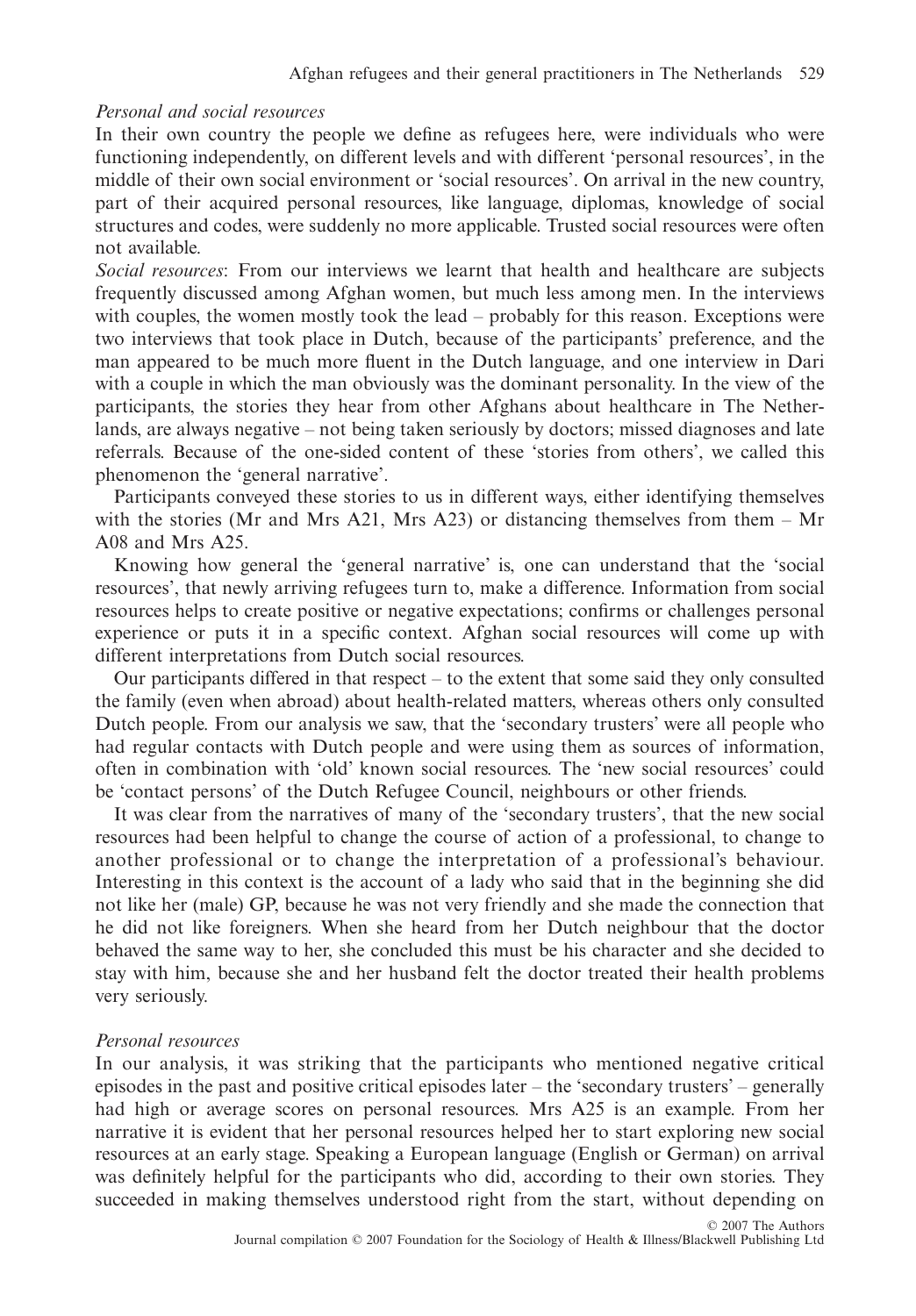others. The only participants with low personal resources in the 'secondary trust' category had strong day-to-day support from a close family member with higher personal resources.

Participants losing trust, after a more positive start, were more often participants with fewer personal resources and who also used Dutch social resources less frequently.

# **Discussion**

The design of our study allowed us to get an in-depth insight into the views of the Afghan participants. They have been 'making sense' (Weick 1995) of their lives in The Netherlands and their encounters with healthcare as part of their life. The interviews we held can be seen as a step in this 'sense-making' process, possibly also influenced by the role participants attributed to the researcher – as a safe intermediary to make their voices heard. The fact that the researcher and the assistant researcher were women, seemed to facilitate the discussion of this 'women's subject', both with female and male participants. Many participants expressed appreciation for the time we took to listen to and understand their stories.

Our design is different from designs mostly used to study patients' satisfaction with healthcare (Edwards *et al.* 2004), not linked to a healthcare institution or focused on people with specific problems. This is probably the reason why participants were also prepared to express negative opinions. Very few participants gave direct feedback to a care provider and none of them filed a complaint. The critical episodes arose from the analysis of our interviews: participants mentioned events that had been important to them over the years. We did not intentionally focus on specific incidents, as Gau and colleagues (1989) did with their 'critical incident technique' in a focus group context, as mentioned by Rees Lewis (1994) in his review of studies concerning patient views on quality of care. Our results give some food to Sixma's supposition (Sixma *et al.* 1998) based on the analysis of a large dataset, that concentrating on the number and type of incidents between GPs and patients might be a fruitful method of gaining insight into possible causes of decreasing patient satisfaction.

The personal narratives of our participants showed more variety than the findings of some other authors – mostly derived from focus group interviews with refugees living in Dutch society (Pree 1998, Vera 1998) – might lead one to expect. This is probably a direct result of the method used. We interviewed our participants individually or as couples – so they would feel free to mention their own experience and opinions differing from those of others. Focus group interviews often tend to produce a 'dominant narrative', in this case concordant with what we called the 'general narrative'.

The variety of the narratives shows that we succeeded in our aim of preventing selection bias, in the sense of interviewing only people with negative or positive stories about healthcare. The educational levels of our participants were more or less in line with educational levels of the Afghan population in The Netherlands (Tillaart *et al.* 2000). More women than men were interviewed and the group of young unmarried men, quite prominent in the Afghan group in The Netherlands, is poorly represented. This could be a result of selfselection, in the sense that people who make little use of healthcare institutions – like young men – did not volunteer for an interview about healthcare, as opposed to (young) women, who tend to be the 'caretakers' in the family, also responsible for health matters. Since our aim was to analyse the experiences of people who do make use of healthcare institutions, we think the lack of unmarried young men in our study group does not diminish the validity of our results.

As for our first question about the participants' frames of reference: the participants emerged from our interviews as people actively involved in the process of establishing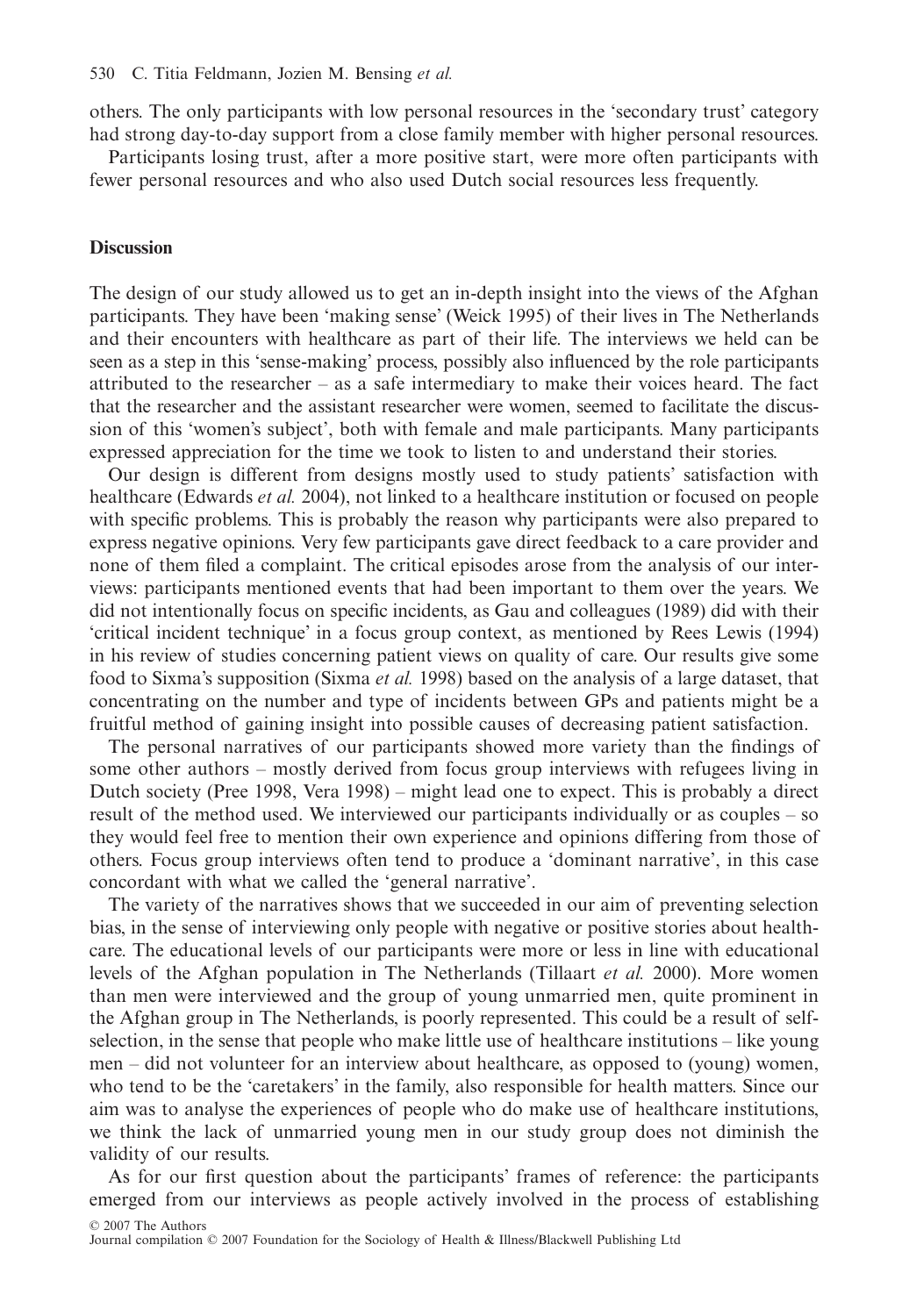themselves in their new country and constructing a meaningful future for themselves (and their children) as autonomous human beings. In this quest process, health is a crucial asset and health disturbances were often viewed with great apprehension. The descriptions of health our participants gave us, as integral 'wellbeing', also encompassing 'autonomous functioning', agrees with the findings of other authors, who interviewed (Afghan and Bosnian) refugees in resettlement countries (Lipson 1991, Kopinak 1999). Eastmond (2000) found the same inclusive concept of health among Bosnian refugees in Sweden.

Urban health care in Afghanistan – with a free choice of which doctor to consult and a direct access to medical specialists – being the common frame of reference to all our participants, the central and unavoidable position of the Dutch general practitioner induced feelings of helplessness and dependence in many participants, especially in the beginning.

The results of our study show that this 'forced relationship' between the Afghan refugee patient and the Dutch GP does not always work. Throwing up Kleinman's (1995) basic question 'What is at stake here?' we feel, from analysing the interviews and comparing the different narratives, that the answer should be: *trust-building*. Did the participants trust that in case of a serious, life-threatening event, they would get the help they needed? This is trust as described by Misztal (1996): 'To trust is to believe that results of somebody's intended action will be appropriate from our point of view'. Connecting this to the definition of health the participants gave us, it is maintained that help should be given with respect for autonomy and be directed towards the restoration of control.

The question that interests us is, why in the course of time, some participants developed trust in the Dutch system and others did not. This was the question we focused on in this part of our study. Our concept of 'critical episodes' and the categorisation of the narratives as different types of chains of critical episodes helped us to find some answers to this question.

We have distinguished four types of personal narratives, the 'primary trust' type, the 'secondary trust' type, the 'primary disillusionment' type and the 'secondary disillusionment' type. Apparently a good start is not enough for a lasting trust and a bad start does not mean that everything is lost. Positive changes in trust were often, but not always, linked to a change of professional. Sometimes a 'mistake' could be forgiven when a professional was prepared to talk about it openly, and the participant dared to speak out. These were rare occasions in our material. Likewise, negative changes in trust were often linked to a change of professional. Since the same participants spoke differently about their experiences with consecutive practitioners, the differences in behaviour and attitudes between practitioners are at least a factor to be taken into consideration.

We have looked at 'social resources' not only as sources of support, like Beiser (1991) in his model, but also as sources of information, as 'bridges to the surrounding society' (Granovetter 1973). We assume there is a link between the personal resources people have at their disposition, and the choices they make about which social resources to use. People with more personal resources (education, knowledge of a European language and comparative youth in a combined score) used a wider variety of social resources – including Dutch social resources – and were more likely to change an unsatisfactory relationship with a general practitioner in a positive direction.

In our analysis we noticed that the trust-building process is not only based on the chain of personal experiences, but also on stories heard from others. We came across a phenomenon we labelled the 'general narrative': a complex of negative stories about healthcare circulating in the Afghan community.

Several authors mention negative stories about healthcare circulating among refugee groups. Van Dijk and colleagues (2001) link the narratives of refugees in a reception centre for asylum seekers in Holland to demoralisation (Stoffer 2001) based on feelings of societal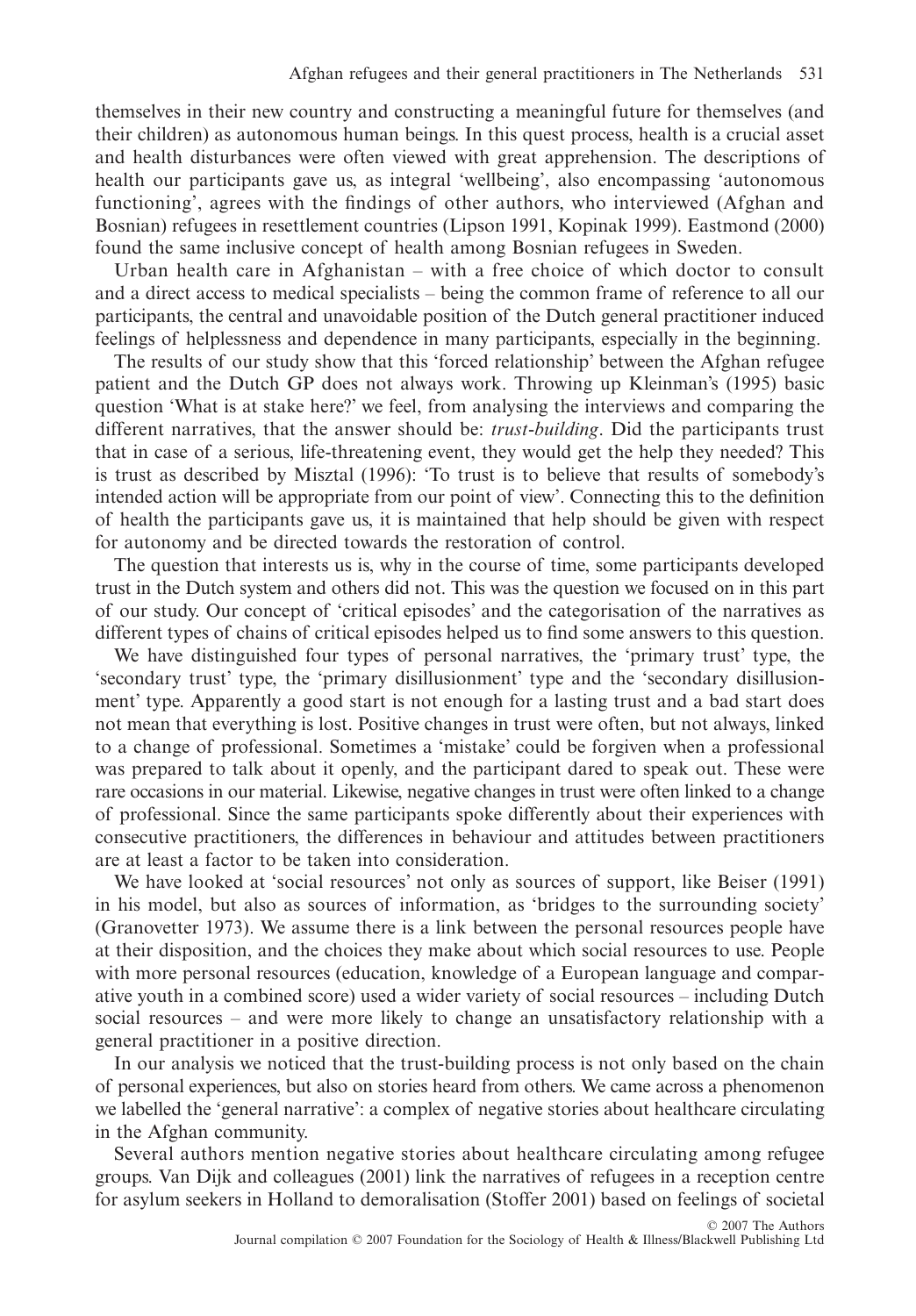exclusion. Most refugees coming to Holland start their new life from such a reception centre – and thus may come across this type of story. But, according to our participants, the shaping of the 'general narrative' continues outside the centres.

Manderson and Allotey (2003) came across stories with a strong 'alert' content circulating in an immigrant community in Australia. The stories were vehicles for a lack of trust among people who were feeling marginalised – but could also be used in efforts to improve healthcare for the people concerned. Dingwall (2001) sees contemporary legends with a medical connotation as valuable resources for medical sociology and places them in the framework of unequal power relations between medical professionals and the nonprofessionals.

The content of the 'general narrative' among Afghan refugees in The Netherlands is very much in line with the content of the negative critical episodes we encountered in our interviews. It is clear that these negative experiences will in their turn feed back into the 'general narrative'. Our observation that participants who felt disillusioned about the help they got from their general practitioner identified with the general narrative, whereas participants who had developed trust, tended to distance themselves from it, makes this all the more likely.

In our study we focused on the experiences of the participants with healthcare. These experiences cannot be completely separated from their other experiences in The Netherlands. The participants with the most negative healthcare experiences emphasised their feelings of being discriminated against as foreigners in general. Healthcare professionals are seen as important representatives of a society. A negative attitude or negative behaviour on the part of these representatives may leave a very strong impression. On the other hand, negative experiences in other social situations may lead to more negative interpretations of the behaviour of healthcare professionals. The same personal and social resources that are helpful in the healthcare situation are probably helpful in the whole process of building a future in a new country.

In this context, it is interesting to mention Karlsen and Nazroo (2002) who, through careful factor analysis of the Fourth National Survey of Ethnic Minorities in Britain, showed strong independent relationships between health and experiences of racism, perceived racial discrimination and class. Their implication is, that experienced or perceived racism is a chronic stress factor, which as such could undermine health. An additional explanation might be, that healthcare institutions serve certain groups in society less effectively. It can be considered common knowledge that healthcare professionals are human beings who may make mistakes and do not always behave in a friendly manner. The question is, whether refugees – or perhaps people with a non-Dutch background in general – run a greater risk than other users of healthcare, to be confronted with professional mistakes and prejudiced behaviour.

Our participants mentioned positive critical episodes as episodes in which the professional involved displayed a friendly, open attitude, showed patience and took enough time, gave a good explanation or took swift action upon the presented problem. Here of course the question arises of the extent to which the priorities of the refugee patients we interviewed differ from those of other patients.

A review of the literature on patient priorities for general practice care (Wensing *et al.* 1998) provides striking similarities: humaneness, competence, shared decision-making, enough time and 'informativeness' are top of the list of patients' priorities in general. Kinnersley *et al.* (1999) found 'patient-centredness' to be statistically significantly associated with patient satisfaction, in a comparative study of patients consulting 143 different British GPs. Rees Lewis (1994) identified interpersonal skills on the part of the practitioner as the most consistently named item of value to patients across a number of studies.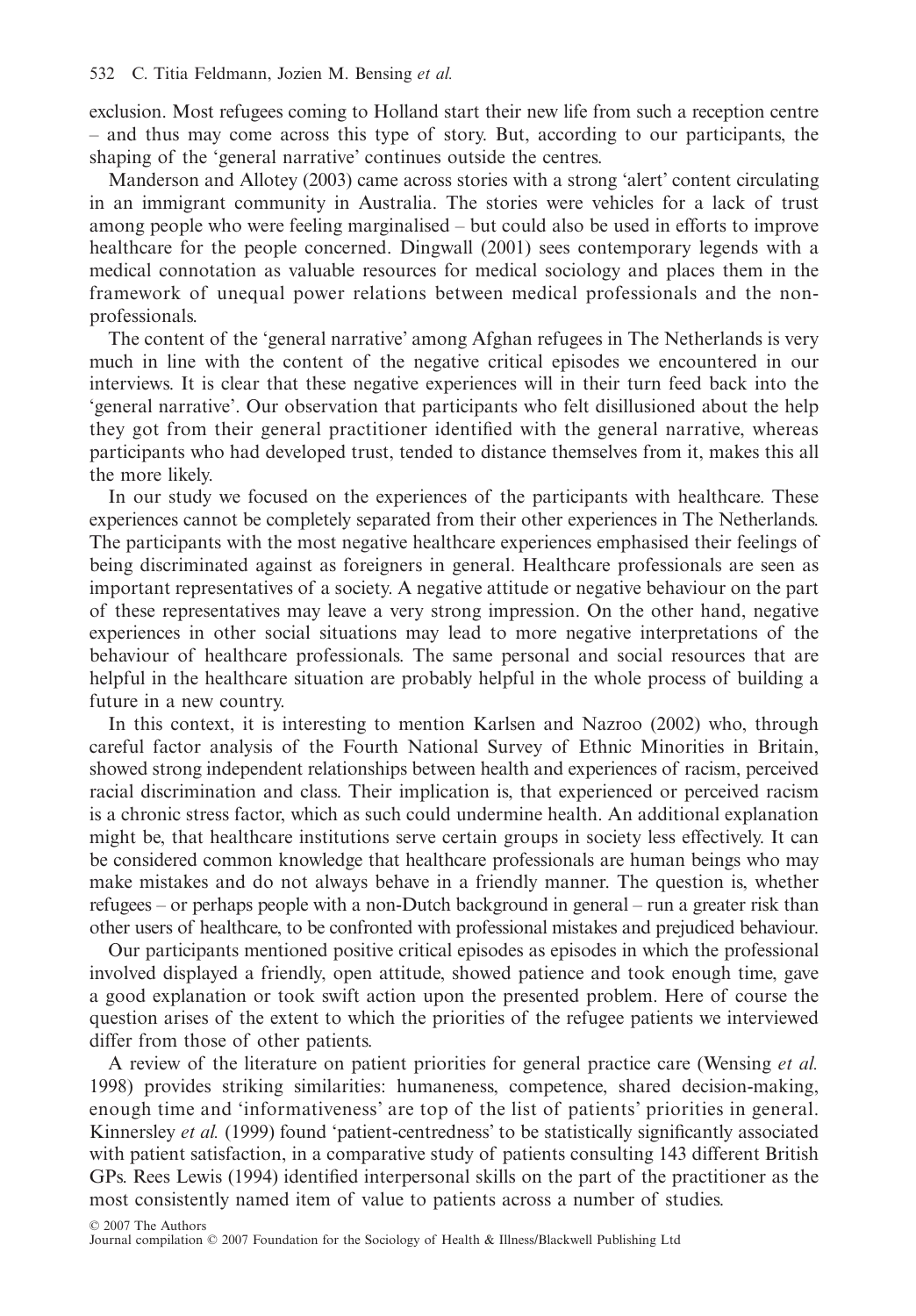How important is being a 'competent and friendly doctor'? Is anything more at stake than just that? An impressive number of studies have been conducted to answer this question. The quality of the doctor's affective behaviour was found strongly to correlate with the overall quality of the consultation (Bensing *et al.* 1996). A large survey in the United States (Safran *et al.* 1998) defined 'patients' trust in their physicians' and 'physicians' comprehensive ('whole person') knowledge of patients' as the variables most strongly associated with patients' tendency to follow the doctors' advice. Thom and Campbell (1997) concluded from a focus group study that a good bedside manner was essential to providing competent care and breeding trust. Stewart (1995) found from a review study that the quality of communication, both in the history taking and in the discussion of the management plan, positively correlated with patient health outcomes. In short, the results of all these studies lead towards the conclusion that friendliness and interpersonal skills are not just 'the nice wrapping', but also an integral part of good quality healthcare.

Apparently our participants do not differ basically from other patients around the world in what they expect from doctors. But they live in a situation that may make it more difficult for them to develop trust. Realising that earlier experiences and stories circulating in certain communities may undermine the building of trust can sensitise practitioners to the importance of a first encounter or other critical episode for a refugee patient.

*Address for correspondence: C. Titia Feldmann, Linnaeusparkweg 8 hs, 1098 EA Amsterdam, The Netherlands e-mail: ctfeld@xs4all.nl*

#### **Acknowledgements**

Financial contributions by COA (Organisation for the reception of asylumseekers) and the University of Utrecht made the start of this study possible. It could never have been realised without the loyalty and professionalism of Shakila Azizzada, Habiba Malwand, and Shakiba Shafahi as assistant researchers. We thank all Afghan participants for the trust they were prepared to give us. Last but not least we thank colleague-researchers Rob van Dijk and Joos Maas for their very useful comments during the process of analysis and interpretation, and an anonymous referee for her/his thoughtful and constructive comments on an earlier version of this article.

#### **References**

- Barrett, B., Shadick, K., Schilling, R., Spencer, L., Rosario, S., Moua, K. and Vang, M. (1998) Hmong/Medicine interactions: improving cross cultural health care, *Family Medicine*, 30, 179–84.
- Bartels, K. (2003) Gezondheid van (voormalig) vluchtelingen in Almere [The health of (former) refugees in Almere] (ed.) ZON-MW, The Netherlands.
- Beiser, M. (1991) The mental health of refugees in resettlement countries. In Adelman, H. (ed.) *Refugee Policy: Canada and the United States*. Ontario, Canada: York University.
- Beiser, M. and Hyman, I. (1997) Refugees' time perspective and mental health, *American Journal of Psychiatry*, 154, 996–1002.
- Bensing, J., Schreurs, K. and Rijk, A. de (1996) The role of the general practitioner's affective behaviour in medical encounters, *Psychology and Health*, 11, 825–38.
- Bracken, P.J., Giller, J.E. and Summerfield, D. (1995) Psychological responses to war and atrocity: the limitations of current concepts, *Social Science and Medicine*, 40, 1073–82.
- Dijk, R. van, Bala, J., Öry, F. and Kramer, S. (2001) 'Now we have lost everything'; asylumseekers in The Netherlands and their experiences with health care, *Medische Antropologie*, 13, 284–300.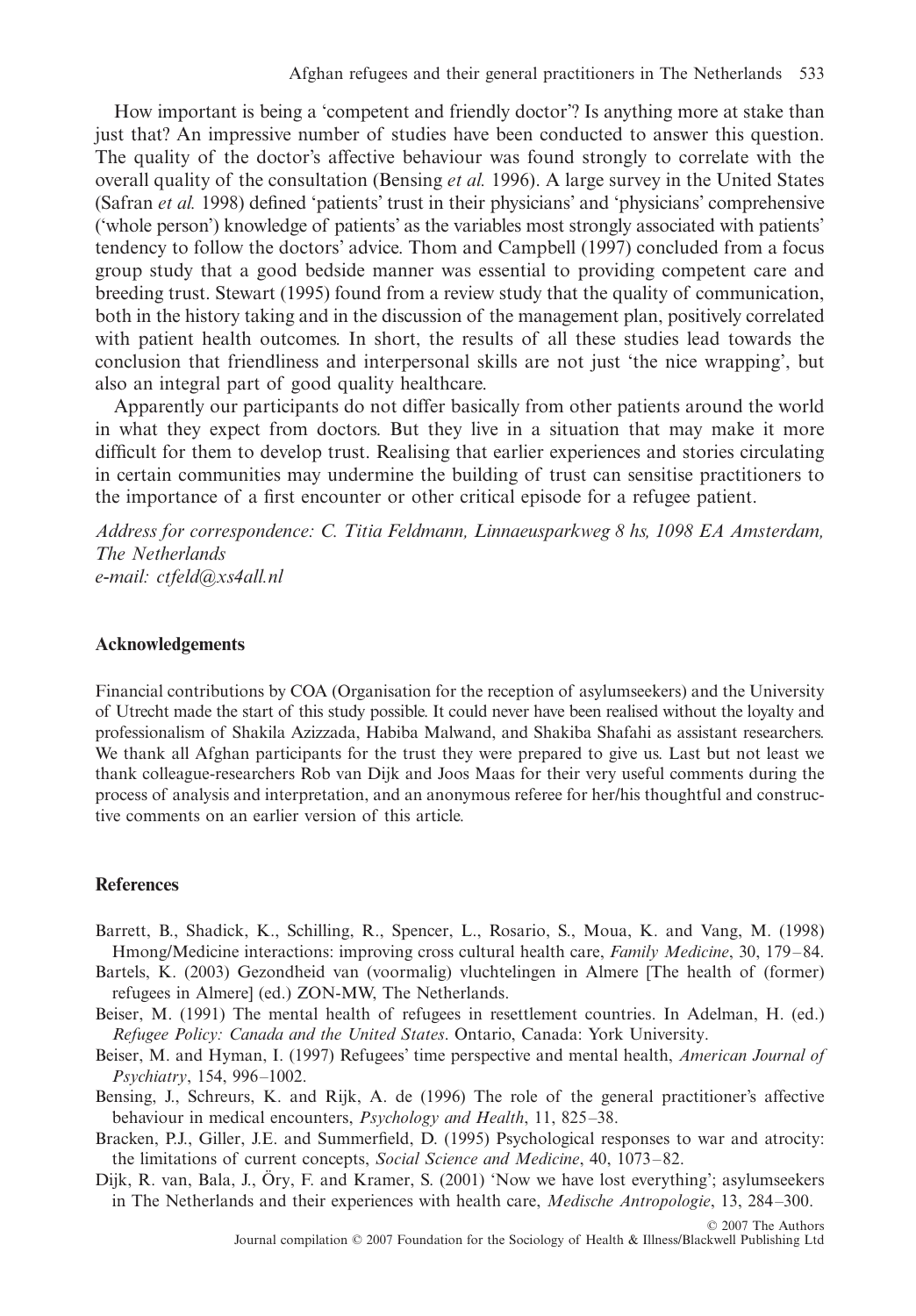- Dingwall, R. (2001) Contemporary legends, rumours and collective behaviour: some neglected resources for medical sociology, *Sociology of Health and Illness*, 23, 2, 180–202.
- Eastmond, M. (2000) Refugees and health: ethnographic approaches. In Ahearn, F.L. Jr., (ed.) *Psychosocial Wellness of Refugees: Issues in Qualitative and Quantitative Research*, 1<sup>st</sup> Edition. New York/Oxford: Berghahn Books.
- Edwards, C., Staniszweska, S. and Crichton, N. (2004) Investigation of the ways in which patients' reports of their satisfaction with healthcare are constructed, *Sociology of Health and Illness*, 26, 2, 159–83.
- Eisenbruch, M. (1991) From post-traumatic stress disorder to cultural bereavement: diagnosis of Southeast Asian refugees, *Social Science and Medicine*, 33, 673–80.
- Gau, D., Pryce-Jones, M. and Tippins, D. (1989) Satisfactory practice, *Health Services Journal*, 99,  $1464 - 5$ .
- Gernaat, H.B.P.E., Malwand, A.D., Laban, C.L., Komproe, I. and Jong, J.T.V.M.d. (2002) Veel psychiatrische stoornissen bij Afghaanse vluchtelingen met verblijfsstatus in Drenthe, met name depressieve stoornis en posttraumatische stressstoornis [Many psychiatric problems among Afghan refugees in Drenthe, mostly depression and PTSD], *Nederlands Tijdschrift voor Geneeskunde*, 146, 1127–31.
- Glaser, B.G. and Strauss, A.L. (1967) *The Discovery of Grounded Theory: Strategies for Qualitative Research*. New York: Aldin Publishing Company.
- Granovetter, M.S. (1973) The strength of weak ties, *American Journal of Sociology*, 78, 1360–79.
- Harris, K. and Maxwell, C. (2000) A needs assessment in a refugee mental health project in North-East London: extending the counselling model to community support, *Medicine, Conflict and Survival*, 16, 201–15.
- Jerusalem, M. and Mittag, W. (1995) Self-efficacy in stressful life transitions. In Bandura, A. (ed.) *Self-efficacy in Changing Societies*. New York: Cambridge University Press.
- Karlsen, S. and Nazroo, J.Y. (2002) Agency and structure: the impact of ethnic identity and racism on the health of ethnic minority people, *Sociology of Health and Illness*, 24, 1, 1–20.
- Kinnersley, P., Stott, N., Peters, T.J. and Harvey, I. (1999) The patient-centredness of consultations and outcome in primary care, *British Journal of General Practice*, 49, 711–16.
- Kleinman, A. (1995) Pitch, picture, power: the globalization of local suffering and the transformation of social experience, *Ethos* 60, 181–91.
- Kopinak, J.K. (1999) The health of Bosnian refugees in Canada, *Ethnicity and Health*, 4, 65–82.
- Kuckartz, U. (1998) WinMAX 97. Scientific text analysis for the social sciences. Berlin, Germany: BSS.
- Lipson, J. (1991) Afghan refugee health: some findings and suggestions, *Qualitative Health Research*, 1, 349–69.
- Manderson, L. and Allotey, P. (2003) Storytelling, marginality, and community in Australia: how immigrants position their difference in health care settings, *Medical Anthropology*, 22, 1–21.
- Miles, M.B. and Huberman, A.M. (1994) *Qualitative Analysis. an Expanded Sourcebook*. Thousand Oaks: Sage.
- Misztal, B.A. (1996) *Trust in Modern Societies*. Cambridge, New York: Polity Press.
- Muecke, M.A. (1992) New paradigms for refugee health problems, *Social Science and Medicine*, 35, 515–23.
- Pearlin, L., Lieberman, M.A., Menaghan, E.G. and Mullan, O.T. (1981) The stress process, *Journal of Health and Social Behaviour*, 22, 337–56.
- Pree, P. (1998) *Over de kloof* [Across the gap]. Amsterdam: VluchtelingenWerk Nederland.
- Rees Lewis, J. (1994) Patient views on quality care in general practice: literature review, *Social Science and Medicine*, 39, 665–70.
- Safran, D.G., Taira, D.A., Rogers, W.H., Kosinski, M., Ware, J.E. and Tarlov, A.R. (1998) Linking primary care performance to outcomes of care, *Journal of Family Practice*, 47, 213–20.
- Searight, H.R. (2003) Bosnian immigrants' perceptions of the United States healthcare system: a qualitatve interview study, *Journal of Immigrant Health*, 5, 87–93.
- Sixma, H.J., Spreeuwenberg, P.M.M. and Pasch, M.A.A.Van der (1998) Patient satisfaction with the general practitioner. A two level analysis, *Medical Care*, 36, 212–29.

© 2007 The Authors

Journal compilation © 2007 Foundation for the Sociology of Health & Illness/Blackwell Publishing Ltd